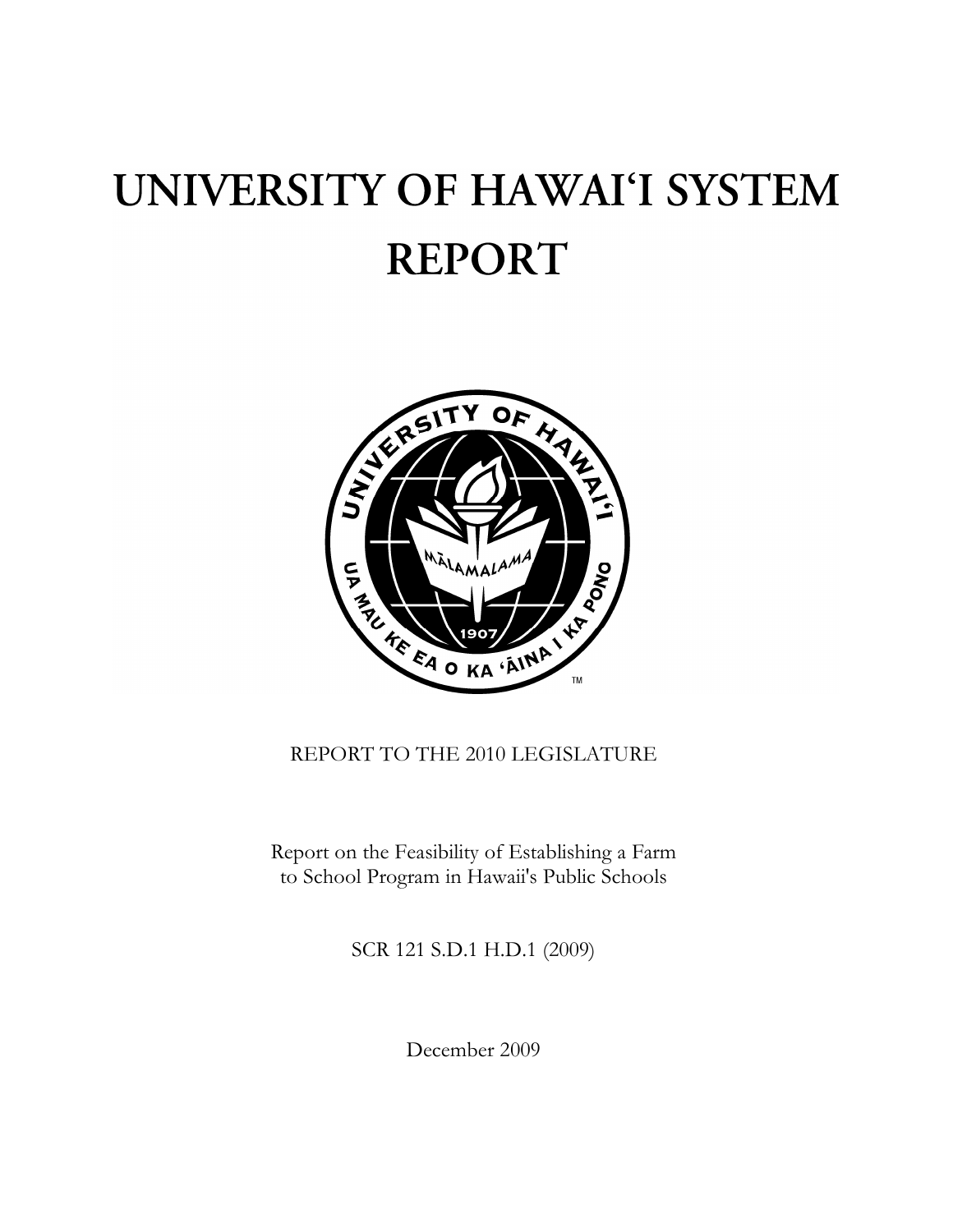#### **A Report to the Twenty-Sixth Legislature** In Response to SCR121 SD1 HD1, SLH 2009

**Senate Concurrent Resolution No. 121 S.D. 1, H.D. 1, Session Laws of Hawai'i 2009**, requests the University of Hawai'i College of Tropical Agriculture and Human Resources, in cooperation with the Department of Agriculture, Department of Education, and the Hawai'i Farm Bureau Federation, to convene a working group of stakeholders to consider the feasibility of establishing a farm-to-school program in Hawai'i's public schools.

#### **Contributors to this Report:**

College of Tropical Agriculture and Human Resources, University of Hawai'i at Mānoa State Department of Agriculture State Department of Education State Department of Health Hawai'i Farm Bureau Federation Kokua Hawai'i Foundation 'Aina in the Schools Hawai'i Farmer's Union Malama Kauai Hawai'i Ecotourism MA'O Organic Farm Punahou School Slow Food O'ahu Slow Food Maui Center for Health Research, Hawai'i Punahou School Hawai'i Nutrition and Physical Activity Coalition,University of Hawai'i at Mānoa Kapiolani Community College Culinary Arts Program Interested Stakeholders

Editorial Responsibility: Douglas L. Vincent, Department of Human Nutrition, Food and Animal Sciences, CTAHR, (808) 956-8393, vincent@hawaii.edu

#### **Introduction and Background**

This report is divided into three sections – the current status of farm-to-school programs in Hawai'i; the feasibility of farm-to-school programs; and concluding remarks and opportunities for change. Appended to the report are the stakeholder inputs on the feasibility of farm-to-school programs in Hawai'i (Appendix I) and a listing of existing state-wide farm-to-school programs nationally (Appendix II).

We live in a society where our food system provides us with a vast variety of inexpensive food that too often undermines the health of our own bodies, the communities in which we live, and the natural environment on which we depend. Nowhere else is this more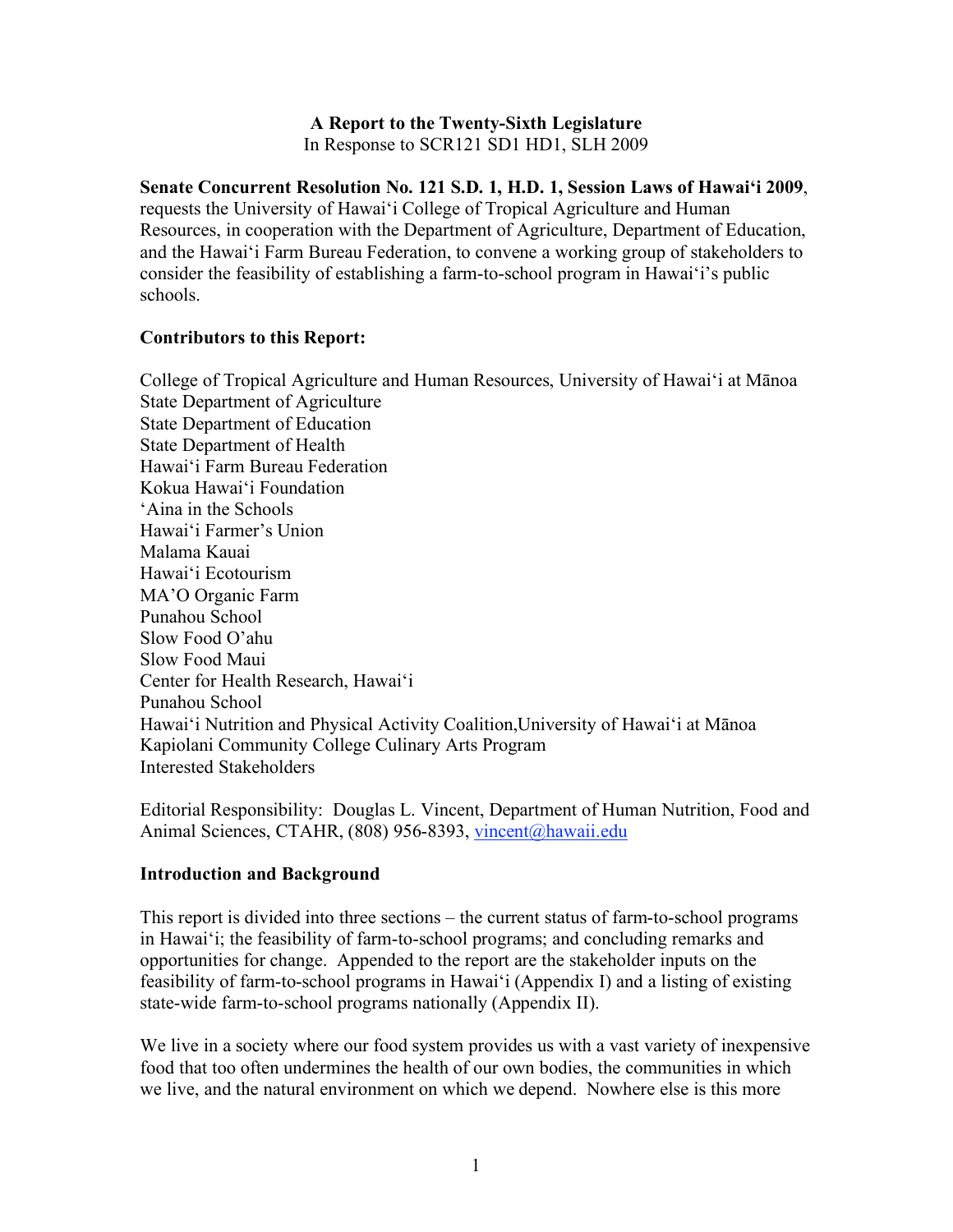deeply manifested than in the lives of our children. According to the National Survey of Children's Health for Hawai'i Hawai'i<sup>1</sup>, 17.3% and 11.2% of school age children are overweight and obese, respectively. Nationally, only 2% of school-aged children meet the Food Guide Pyramid serving recommendations of all five major food groups and 84% of school-aged children eat too much fat<sup>2</sup>. Just over half (51%) eat less than one serving of fruit a day, and 29% eat less than one serving a day of vegetables that are not fried. One in five students aged 15-18 years skips breakfast. One in every 3 children born in the year 2000 will develop diabetes.

According to the 2003 Food Security Task Report<sup>3</sup> over 19% of Hawai'i residents live in food insecure households, and most of those households contain school-aged children.

Food insecurity also contributes to obesity rates. Perhaps, most critically, many children have limited exposure to the wide range of healthy, local foods that are available and frequently have no idea where food comes from or how it is prepared. As a result, they are susceptible to the ubiquitous marketing and easy availability of "junk" food that surround them. In both the classroom and the cafeteria, schools have too often reproduced and reinforced rather than challenged this food environment. School meals are an important way to turn around our nation's burgeoning obesity epidemic.

Hawai'i's farmers face numerous challenges to make a living off the land. The farmer's share of every food dollar has dropped below 19 cents; in Hawai'i it is even less. Farmers struggle to break even, much less make a profit. Although the 2007 Census of Agriculture for Hawai'i indicates that there are more farms than in 2002, the land in agriculture and average farm size has decreased. $4$  More troubling is the average age of farmers in Hawai'i of 58.6 years, higher than the national average of 57 years.

Farm-to-school programs offer solutions that can help alter the course of both of these trends. School meals form a potentially lucrative market, estimated at more than \$10 billion annually nationally. The Hawai΄i' Department of Education manages the public school system for Hawai'i, the  $10<sup>th</sup>$  largest school system in the United States, educating 177,871 students in 289 schools (regular, special and charter). The DOE School Food Services serves 24 million meals annually to 80% of all students. Breakfast is available for all students at 96% of the schools. Children from low-income families may qualify for free or reduced price breakfast and lunch. The addition of locally produced fruits and vegetables to school meals could not only help the local farm economy but also bring high quality, local produce to Hawai'i's school children.

Farm-to-school programs can ensure that our children eat the highest quality food that not only nourishes children's bodies immediately, but also knowledge that enhances their educational experience and cultivates long-term healthy habits. According to Center for Food & Justice, operational Farm-to-school programs exist in 43 states, in 2065 school districts. Farm-to-school encompasses many types of programs and school experiences such as planting and tending school gardens, educating children about nutrition, and of course, purchasing fresh, locally-grown farm products. They are a win-win for children, farmers, communities, educators, parents and the environment.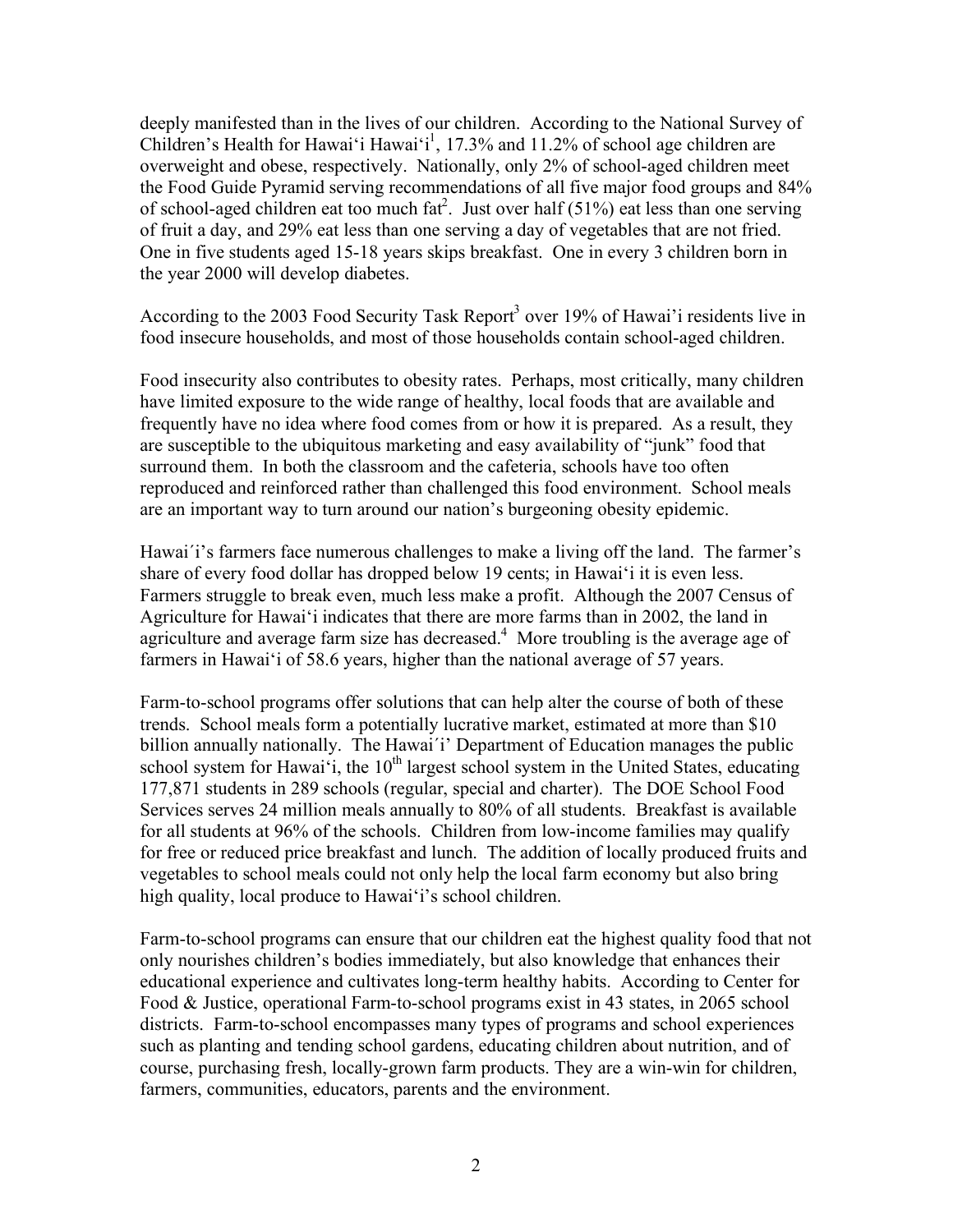1) **Consider** *"the feasibility of establishing a farm-to-school program in Hawai'i's public schools statewide."* While farm-to-school programs can encompass a variety of school experiences, such as planting and tending school gardens, educating children about nutrition, agriculture and the environment, it was believed that the intent of this legislation was to determine the feasibility of a farm-to-school programs that involve the Department of Education School Food Service Program purchase of locally produced fruits and vegetables under auspices of the National School Lunch Program (NSLP). Without a change of the purchasing practices of the Department of Education, and potentially, legislation, establishing a **state-wide farm-to-school** program that involves **state-wide procurement** of locally produced fruits and vegetables for the entire program **this effort is not feasible**. To be fair to the Department of Education School Food Services Program, the size of the entire system makes this difficult. The federal regulations regarding food subsidies related to free and reduced cost meals as part of the NSLP hamper change. However, with creativity and cooperation, improvements can be made. The U.S. Department of Agriculture Food and Nutrition Service, in its 2005 guide "Eat Smart – Farm Fresh! A guide to buying and serving locally grown produce in school meals<sup>5</sup>"

#### **Potential Distribution Models for Farm-to-School**

- **Food service staff buys direct from individual farmers –** Many school food service directors from around the country have initiated purchasing relationships with farmers, and buy directly from those farmers. There are many benefits to this procurement method, as food service staff can: request specific products in the form they need them; work out details and issues without a middle man; become familiar with what the farmer grows, and even request that farmers plant specific items for them. One additional advantage is that buying from individual farmers may exempt the purchase from bidding requirements as the total amount may be below the required bid minimum. The disadvantages of this procurement method become apparent if food service staff is buying from a number of farmers. Buying from individual farmers entails increased administration and paperwork. This can be quite overwhelming for a food service director who has been ordering all or most of their produce from one broker. There would be a transition from making one phone call to order product, to multiple calls, multiple invoices, and coordinating multiple deliveries. In addition, a broker is generally able to provide a greater variety of produce than farmers, who are selling only what, is in season and what they grow. **In Hawai'i, unless individual schools or school complexes in a particular area are granted purchasing authority to purchase from local farmers in their particular area, then this is not a likely scenario.**
- **School food service works with a farmer cooperative --** In this model, farmers in a formal cooperative, or informal network, pool their resources to develop a group distribution strategy. While some farmer coops are focused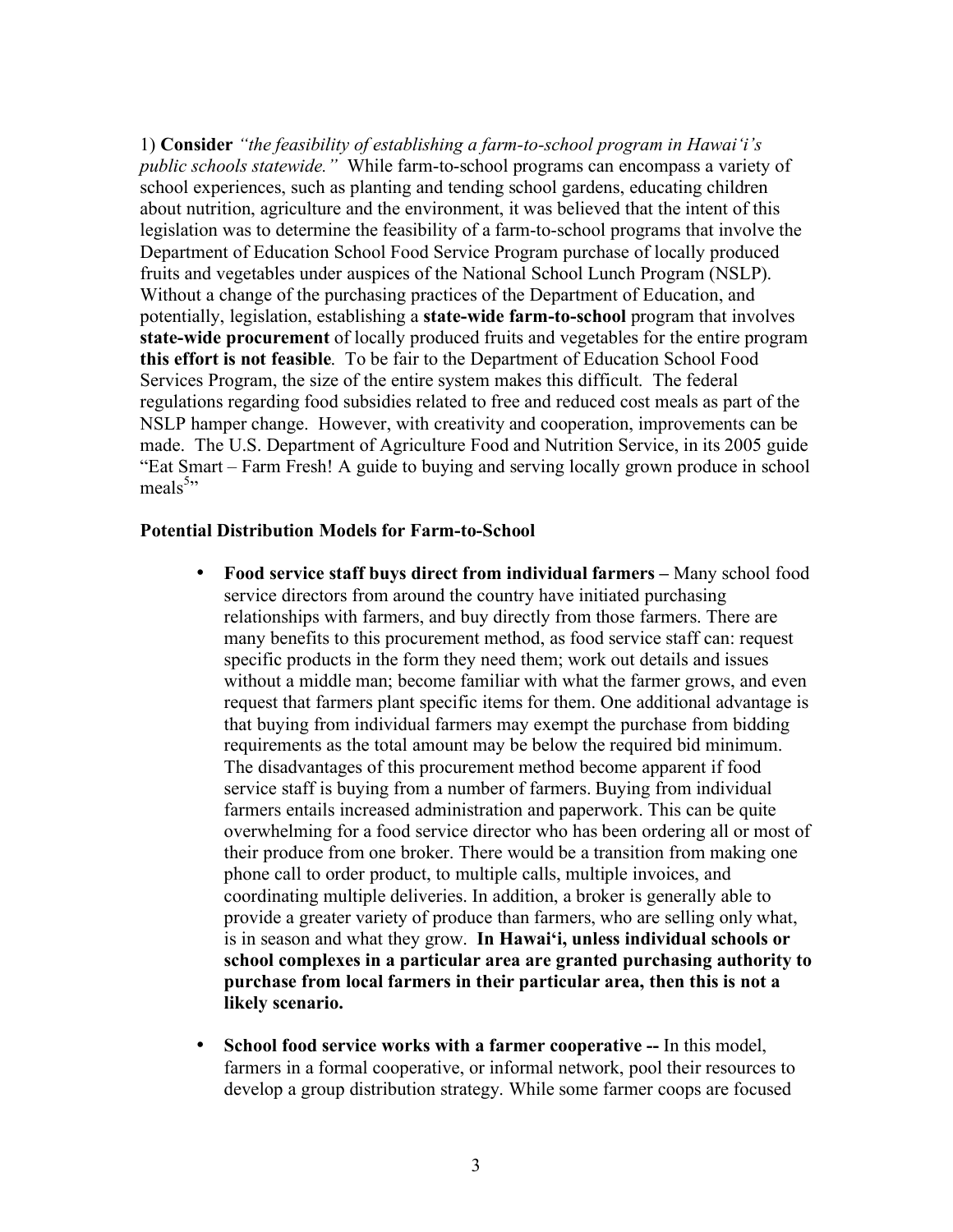solely on production, others are also involved in the marketing and distribution of farm products. Buying from a cooperative helps the school food service director reduce the time spent on the administrative tasks involved in ordering, receiving orders, invoicing and payment. In this way, ordering is done through one person representing multiple farmers and in some cases; one delivery is made for multiple farmers. Another advantage is that cooperatives, or informal networks, can generally offer a wider variety of produce and a more consistent supply than one individual farmer. Some farmer cooperatives have also been able to purchase cold storage facilities, a truck for delivery, and processing facilities to produce value-added products. This is a particularly helpful strategy as cafeteria staff greatly appreciates receiving a bag of broccoli florets instead of a whole head of broccoli. Many school district food services do not have the labor or equipment necessary to do this kind of minimal processing. **The biggest disadvantage of this model in Hawai'i is that the number of successful farmer cooperatives in the state is limited to few. Moreover, many of the local cooperatives either deal with high end, high value crops or gather or distribute crops for export. Cooperatives also market to high end customers such as restaurants as opposed to institutions. In addition, some cooperatives may focus on organic or sustainable farms and not wish to mix produce with conventionally grown produce. Legislation to favor the creation of agricultural cooperatives might encourage expansion of cooperatives that focus on school lunch programs.** 

• **School food service purchases regional products at the farmers market --** This strategy relies on farmers markets for purchasing locally grown products. In this scenario, the food service staff contact the farmer one or two days in advance of the farmers' market, placing their order by facsimile machine or phone. The farmer then brings that order to the farmers' market, in addition to what he or she plans to sell that day through the market. In most cases, schools use their own truck and driver, and a buyer from the school or district goes to the local farmers' market to pick up the pre-ordered product. Buying directly from a farmer at a farmers' market has the advantage of working faceto-face with growers, who know their competition is at the market as well. It also gives food service staff the opportunity to inspect the product quality, and see first-hand what other products are available. Farmers benefit from this arrangement since they can make two farm deliveries in one location - one to the farmers' market, and one to the school. This can also help to lower the price for the product, as only one trip is needed for both deliveries. However, buying at farmers' markets can also be time consuming, as this kind of shopping involves much more labor than a phone call to a distributor. **Our markets are either for higher priced niche produces or resellers of produce bought from a wholesaler (People's Open Markets on Oahu). In Hawai'i, we do have year round farmers markets but again, the size of our school system prohibits these small scale interactions with local farmers markets. Unless school complexes in a particular area are**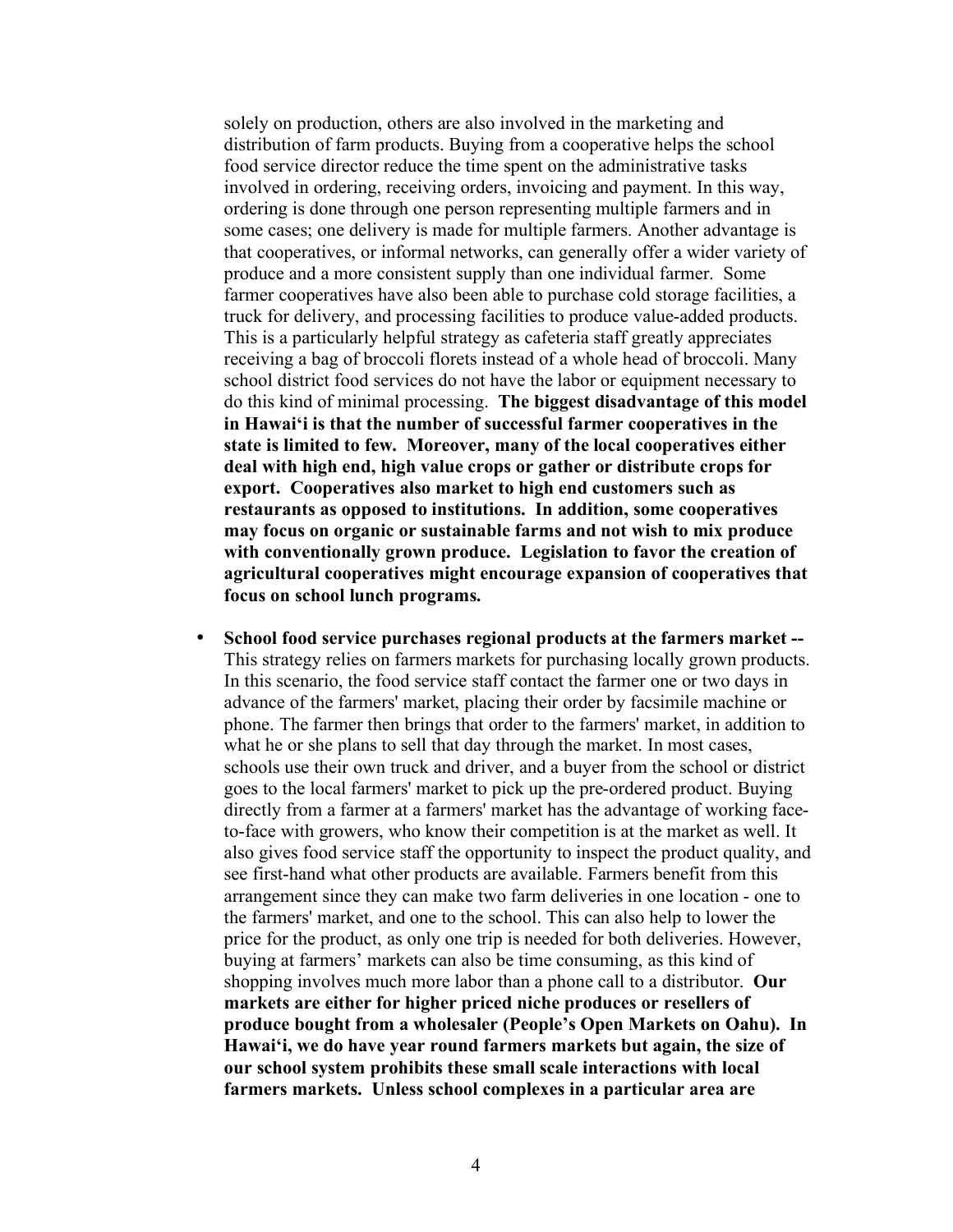**granted the authority to purchase from local farmers at farmers markets, then it is unlikely that is a feasible option. In addition, direct marketing by farmers at farmers markets does represent a problem to school purchasing due the uncertainty of food safety certifications of the farms.** 

- **School food service orders locally grown food through a traditional wholesaler --** In this scenario, food service works with a distributor who purchases from local farms. Since food service directors already purchase from brokers or distributors, this allows them to maintain an existing relationship, as well as purchase other items that farmers are not able to provide. This method also allows for centralized billing, delivery and payment - but cuts farmers out of the communication loop with the food service director. The major disadvantage of buying through a distributor is that it is difficult to know how diligent the distributor is being in attempting to source local product. Buying from local farmers may or may not be a top priority for a distributor who tries to fill an order with the least expensive product available. Unless the distributor is already aware of local farms, he or she may not be willing to make the additional effort to find them. In some instances, wholesalers have worked very well with local farmers. One step food service can take is to request access to the buying records of the broker, showing the origins of the product. This can also be a requirement written into an agreement with the broker. In this model it is still important that food service staff familiarize themselves with the availability and seasonality of the products in their region in order to make reasonable requests of the wholesaler who may be responsible for sourcing the products. **In Hawai'i, due to the size of the existing school food system, the majority of the purchasing is done through local wholesalers, who strive to provide the freshest produce at the least cost. Some work with local farmers but the main focus of these wholesalers is to fill orders, often not considering the source of the product. Providing incentives to wholesalers/distributors through purchasing agreements with local farmers or cooperatives might encourage wholesalers to buy local produce and distribute it to the school system.**
- **School food service purchases through DoD Fresh Program --**The Department of Defense's (DoD) Produce Business Unit provides fresh fruits and vegetables worldwide to federal and military institutions. To capitalize on DoD's large-scale buying power, USDA FNS entered into an agreement with DoD in 1994 to buy and distribute fresh fruits and vegetables to schools in eight states. The produce was paid for with commodity entitlement funds, and enabled schools to take advantage of DoD's expertise in food procurement and distribution at a nominal cost. In recent years, DoD has worked with states to establish farm-to-school programs. Utilizing existing DoD Fresh networks, DoD establishes farm-to-school partnerships between local producers/producer organizations, state Departments of Agriculture and Education, and school food service personnel, as appropriate. **In Hawai'i, the**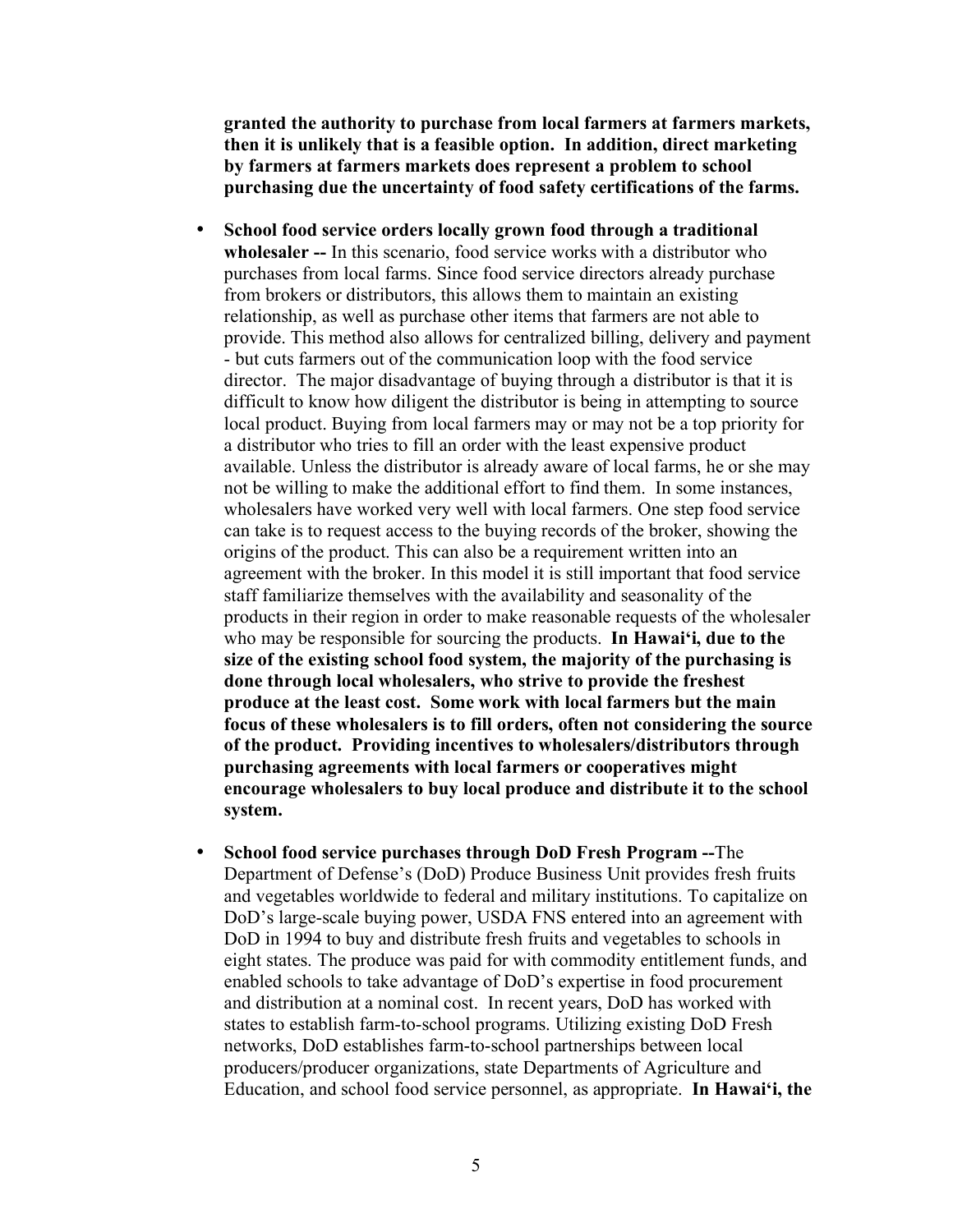**Department of Education Office of Child Nutrition Programs operates the Department of Defense Fresh Fruit and Vegetables programs in cooperation with the military commissaries. The military commissaries in Hawai'i do purchase \$122 million annually of food and goods from Hawai'i businesses. Of that \$7 million was locally produced. However, for raw produce, the DoD has a contract with Coast Produce (from Los Angeles, CA) to provide fruits and vegetables to the Hawai'i commissaries. Coast Produce has alliances with Southern California growers and imports produce from Asia through its Seoul, Korea gateway; it is uncertain whether local producers contribute to the supply chain. Encouraging the DoD to purchase more Hawai'i local agricultural products might help Hawai'i farmers to participate in this fresh fruit and vegetable program.**

#### **Alternative Farm-to-School Programs**

If the goal is to provide outlets to get additional locally produced fruits and vegetables into school food programs, there are other programs besides the NSLP that might permit purchasing local produce. This would take the farm-to-school program out of the lunchroom. These also may be opportunities with creativity to develop educational programs to improve nutrition and health of children. Other programs, managed through the Department of Education Child Nutrition Program that might provide opportunities for purchasing of local produce, such as the following:

- Summer Food Service Program (SFSP). The SFSP is the single largest Federal resource available for local organizations that want to combine a feeding program with local organizations with a summer activity program with schools.
- Child and Adult Care Food Program (CACFP) is a Federal program that provides healthy meals and snacks to children and adults receiving day care. It plays a vital role in improving the quality of day care and making it more affordable for many low-income families. CACFP reimburses participating centers and day care homes for their meal costs. It is administered at the Federal level by the Food and Nutrition Service (FNS), an agency of the U.S. Department of Agriculture. The State education or health department administers CACFP, in most States. Independent centers and sponsoring organizations enter into agreements with their State agencies to operate the program.
- School Breakfast Program (SBP) provides cash assistance to States to operate nonprofit breakfast programs in schools and residential childcare institutions. The program is administered at the Federal level by FNS. State education agencies administer the SBP at the State level, and local school food authorities operate it in schools.
- Afternoon Snack Programs are provided by the Child and Adult Care Food Program, the National School Lunch Program and the Summer Food Service Program.

#### **Other Alternative Farm-to-School Programs**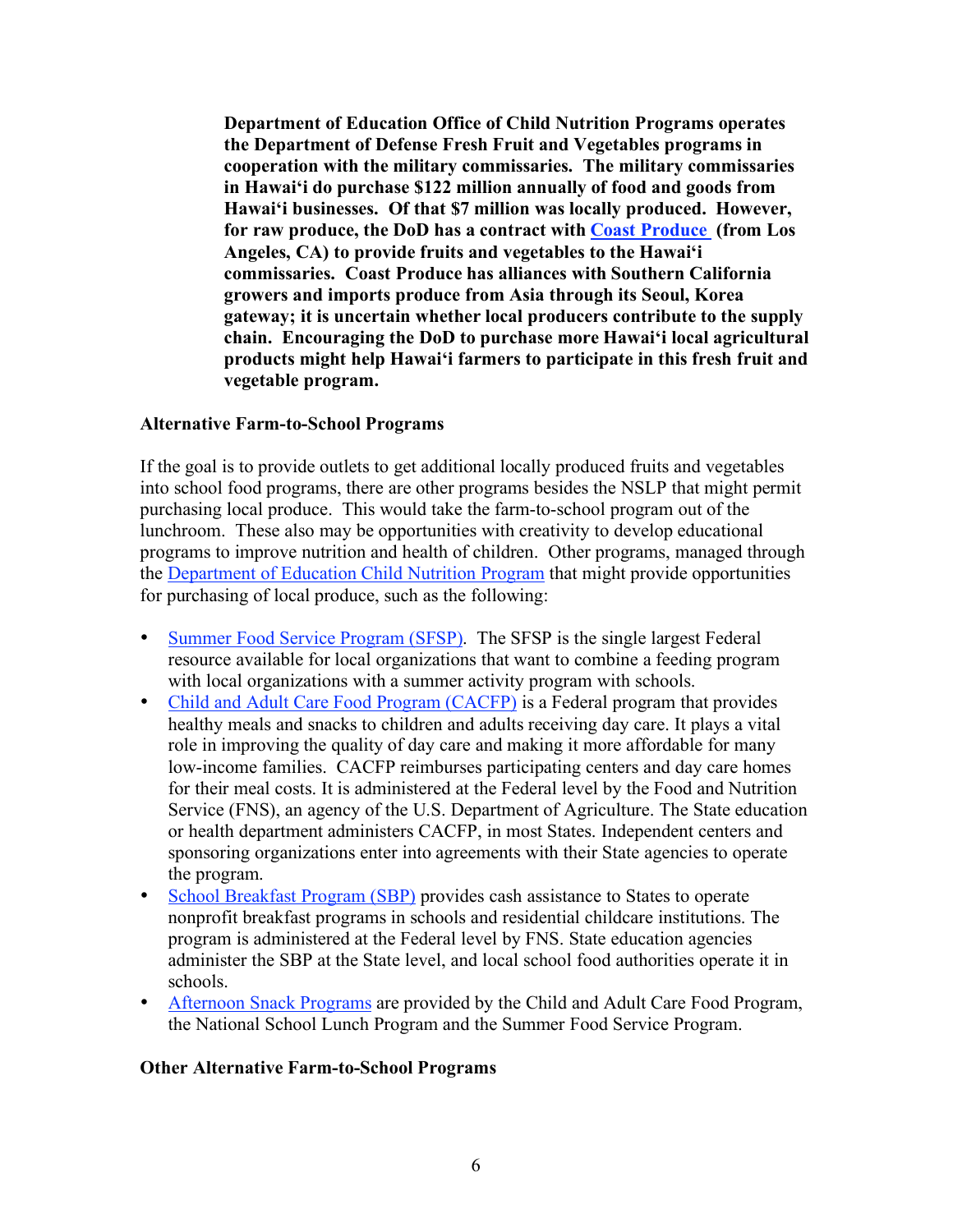In spite of the challenges faced by creating a statewide farm-to-school program within the Department of Education, alternative farm-to-school programs exist in Hawai'i. These programs involve and rely upon strong support from local school administrators, food service managers, teachers, parents and students. They may also rely upon external support from non-profit organizations. Some examples follow:

- 'AINA IS: Actively Integrating Nutrition & Agriculture in Schools is a farm-toschool program dedicated to connecting children to their land, waters and food in order to grow a healthier future for Hawai'i. 'AINA IS is currently running farm-toschool pilot programs in ten (10) O'ahu elementary schools: Aikahi, Waialee, Wheeler, Makaha, Ahuimanu, Samuel Kamakau PC, Waikiki, Ala Wai, Sunset Beach, and Waialua. The goals of the program, sponsored by Kokua Hawai'i Foundation, are to:
	- o Address childhood health issues like obesity/overweight by fostering health eating habits
	- o Encourage environmental stewardship by connecting children to the land that sustains them
	- o Create an institutional market for Hawai'i farmers and their produce
- Moanalua Elementary School the Moanalua Elementary School not only feeds its students but also Moanalua Intermediate and High School. Its school food program was featured in the national "Cooks for Kids" via the National Food Service Management Institute at the University of Mississippi. Its creative cafeteria manager, Bobby Chinaka of the Department of Education uses local foods. Students and teachers have developed a school garden and incorporated this as part of their learning.
- MA'O Organic Farms is an organic farm located in Waianae, Oahu. MA'O has two farm-to-school projects cooperating with Waianae Intermediate and High Schools. MA'O in cooperation with Waianae High School staff created a half-acre on-campus organic garden and is the first Hawai'i public school to have a certified organic garden. The students have developed creative entrepreneurial ways to share their veggies with students, teachers and families and regularly sell produce at the Waianae farmers market.
- The Kohala Center, through its Hawai'i Island School Garden Network (HISGN) and since 2007, works with over 45 public, charter and private schools on the Hawai'i Island. The goal is to help island schools build gardening and agricultural programs that will significantly contribute to the increased consumption of locally produced foods by involving students, their school communities and their family networks in food production. The programs of HISGN creates hands-on living laboratories for students to deepen their understanding of the sciences and nutrition, incorporating social studies, language arts and math into meaningful learning activities in an outdoor setting.

#### **Consider**: **"Student Preference and Nutritional Requirements."**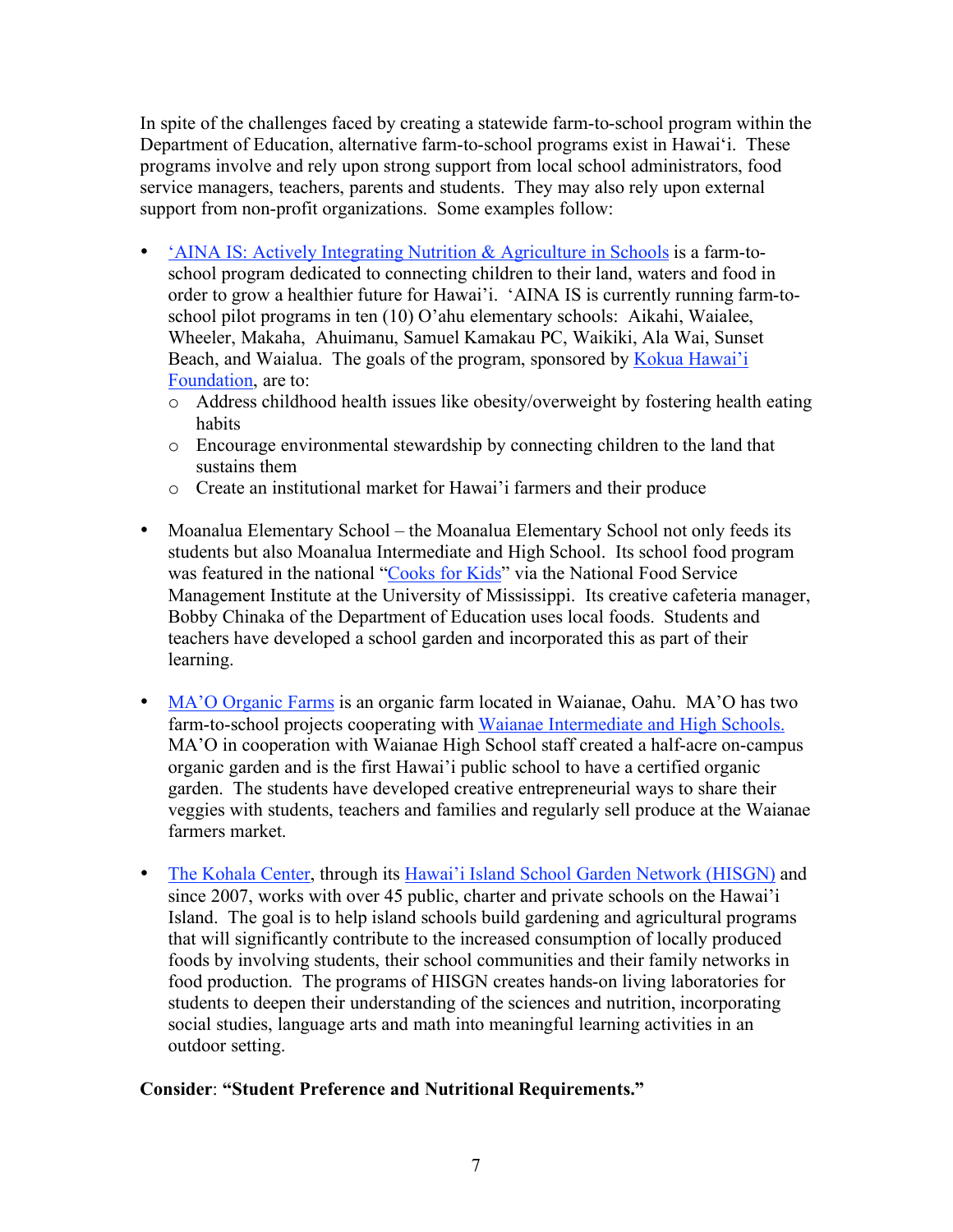While the current DOE school lunch program has appropriate nutritional requirements and follow federal guidelines as defined by the  $\text{USDA}^6$ , there are no local data available on student preferences and plate waste. Nationally, studies have found that NSLP participation continues to be associated with over-consumption of fat, saturated fat, and sodium<sup>78</sup>, with less than a single serving of fruit/juice (0.60) and non-high fat vegetable  $(0.47)$  per meal. $9$  There is evidence, however, that participation in farm-to-school programs, in particular salad bars, does increase fruit and vegetable consumption.

- A 2003 study by the USDA Economic Research Service<sup>10</sup> found that there are several strategies for increasing the appeal of school meals to children, such as increasing choices and student input into food service decisions. For example, **in Oregon, as fruit and vegetable choices were increased to 6 items per day, food waste decreased by as much as 36%**). Increased use of **local produce increases school meal participation** and consumption of salad and other vegetables.
- In a study<sup>1112</sup> published in 2001, a team of researchers from UCLA evaluated fourteen low-income schools in the Los Angeles Unified School District and found a high percentage of overweight and obese students and a small amount of fruits and vegetables consumed each day. Two years later, the UCLA team evaluated a group of students from three of the fourteen schools that had participated in the original study. The three schools had, in the previous year, developed farm-to-school salad bar programs as part of the intervention related to the study. This study showed a **significant increase in consumption of fruits and vegetables servings from an average of 2.8 to 4.2 per day**. A majority of children interviewed (56%) ate from the salad bar everyday or on most days. Calories (kcal) from fat as well as cholesterol intake decreased.
- A University of California-Davis study<sup>13</sup> of children's food choices after a farm-toschool salad bar program was initiated found that **salad bars raised fruit and vegetable consumption**. Children took more than the USDA minimum servings and chose more variety than from the regular lunch line (hot lunch). When many kinds of fruits and vegetables are offered, children take them, especially when options are fresh.
- In a pilot program<sup>14</sup> conducted in 9 elementary schools and 2 middle schools in Santa Monica – Malibu, CA, it was found on average, more than three times the number of children **selected the farmers market salad bar option** than in the previous year when the produce used was pre-cut and purchased through a produce broker. At the same time the **unit cost of the farmers market salad bar meal was less** than the hot meal option as well as the previous years non farmers market salad bar items.

While there is strong evidence that farm-to-school program provision of fresh fruits and vegetables through salad bars does increase fruit and vegetable consumption, fitting salad bars into the five week DOE school menu can present problems for a statewide program.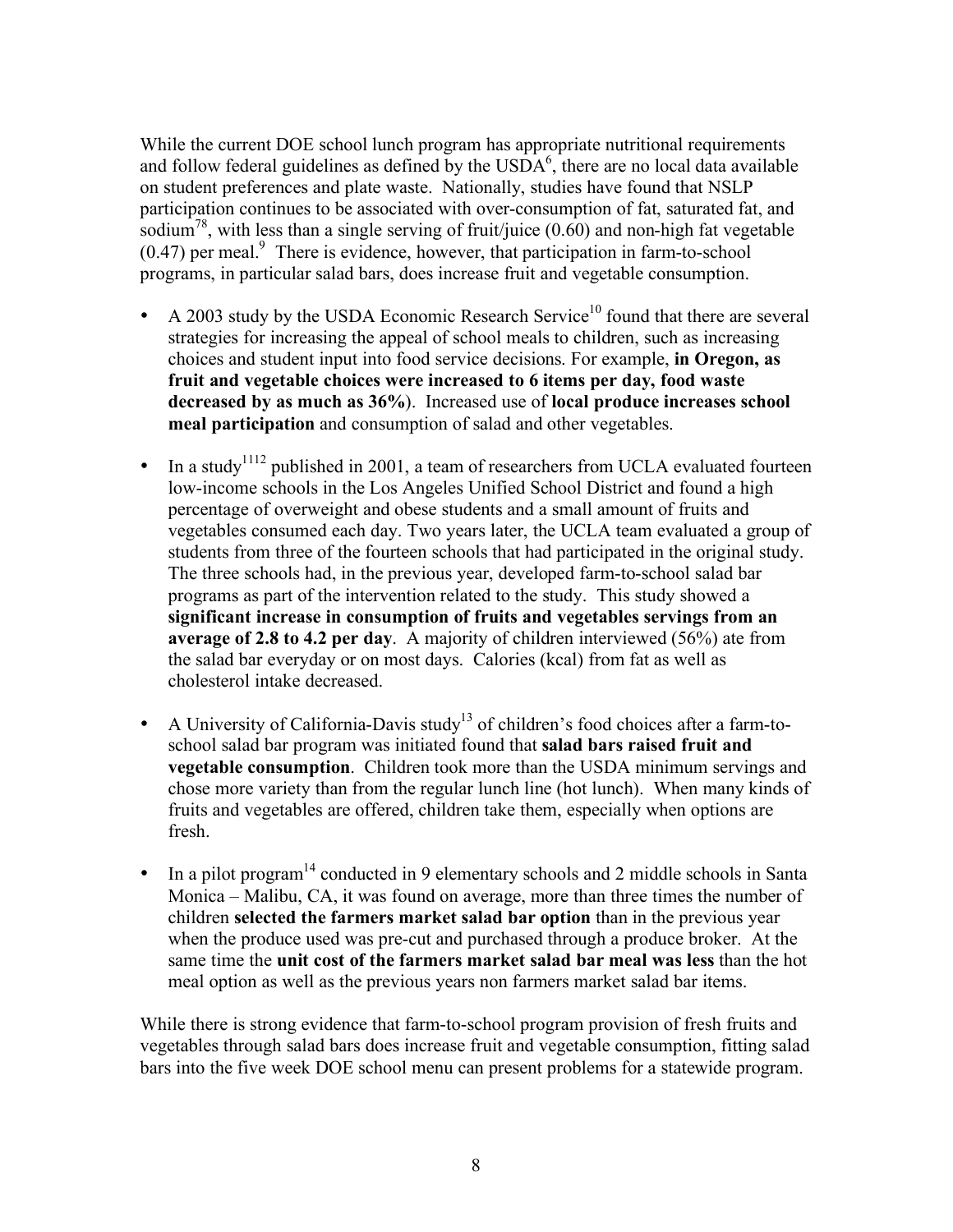#### **Consider: "Infrastructure needs and costs of implementing the farm-to-school program statewide."**

It was impossible to assess the infrastructure needs and costs of implementing the farmto-school program statewide. If the farm-to-school program includes the establishment of a salad bar, costs for individual salad bar set ups are estimated to be \$550 each per salad bar cart for and another \$200 each for pans and utensils. An ice machine or ice packs are also required to keep the produce cool. Training of DOE food service personnel is estimated to be \$200,000. Cafeteria preparation of a salad bar purchased from farmers markets should have a full service kitchen, with capacity to storage space for farmers market produce. If whole produce is received, then preparation time is increased for washing and cutting produce. In a report to the Los Angeles United School District about a salad bar pilot program, individual costs for salad bar meals can be comparable to the hot meal.<sup>15</sup> In a pilot program at Waialae Elementary School, the cost per meal, including milk and the other 4 components of the meal averages out to \$1.75. To implement a state farm-to-school program, the costs would have to be established based upon the requirements for each cafeteria. However, if implemented as pilot programs by regional complex or by individual schools, costs could be minimized.

#### **Consider: "Financial aspects of implementing the program including price differentials between locally produced and imported products."**

This represents a serious conundrum to setting up a state-wide farm-to-school program. Many Hawai'i farmers grow for the high-end, value-added market, and do not necessarily see the economic advantage to serve the school food service market. Certainly, fruits like melons, papayas, bananas and vegetables like tomatoes, cabbage, sweet corn and lettuce are grown in abundance in Hawai'i and could contribute to the school lunch programs or other school food programs, if farmers could be guaranteed the market and the price. Because of the need to supply the entire school food service system, there hasn't been sufficient capacity among Hawai'i farmers to meet this need.<sup>16</sup>. If pilot programs or preferential purchasing agreements could be legislated, then regional farmers could be mobilized to supply a regional school complex or individual schools within a community.

#### **Consider: "Rules and potential compliance issues relating to procurement and federal school food programs."**

The DOE is faced with federal requirements established by the National School Lunch Program (7 C.F.R. Part 1250). School lunches must meet Federal nutrition requirements, but decisions about what specific foods to serve and how they are prepared are made the local school food authorities. The Hawai'i DOE establishes a 5 week menu that rotates among school complexes. Current regulations require schools to meet the Dietary Guidelines for Americans, which recommend that no more than 30 percent of an individual's calories come from fat, and less than 10 percent from saturated fat. Regulations also establish a standard for school meals to provide one-third of the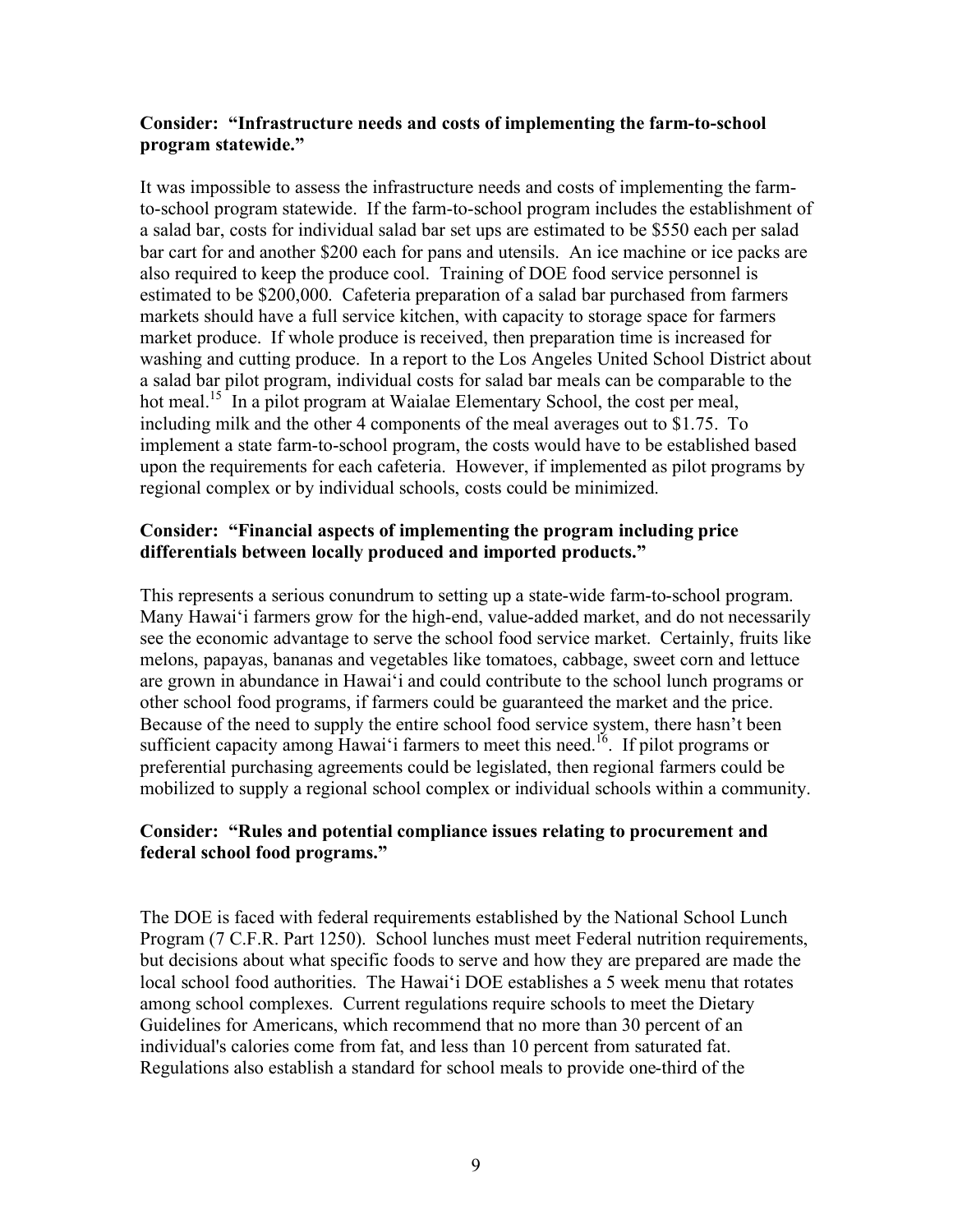Recommended Daily Allowances of protein, Vitamin A, Vitamin C, iron, calcium, and calories.

USDA has made a commitment to improve the nutritional quality of all school meals. The Department works with state and local school food authorities through the Nutrition Education and Training Program and Team Nutrition initiative to teach and motivate children to make healthy food choices, and to provide school food service staff with training and technical support. Any child at a participating school may purchase a meal through the National School Lunch Program. Children from families with incomes at or below 130 percent of the poverty level (currently \$21,710 for a family of four) are eligible for free meals. Those between 130 percent and 185 percent of the poverty level (currently \$30,895 for a family of four) are eligible for reduced-price meals, for which students can be charged no more than 40 cents. Children from families with incomes over 185 percent of poverty pay a full price, though their meals are still subsidized to some extent. Local school food authorities set their own prices for full-price meals. Most of what the USDA provides to Hawai'i schools in the NSLP comes in the form of a cash reimbursement for each meal served. Reimbursement rates for schools that have at least 60% of the students qualify for free and reduced meals are:

| Free meals:         | \$3.17 |
|---------------------|--------|
| Reduced price meals | \$2.77 |
| Paid meals          | \$0.32 |

Reimbursements are about 2 cents less per meal, if the school does not meet the 60% threshold. According to the DOE, when wages and other costs are factored in, the actual cost per meal in the school lunch program is  $$4.40$ . For the school year,  $2010 - 2011$ , fully paid school lunches will likely go up to \$2.00 per meal. The state will continue to subsidize meals. In addition to cash reimbursements, schools are entitled by law to receive commodity foods, called entitlement foods, at a value of 15 cents for each meal served. Schools can also get "bonus" commodities as they are available from surplus stocks.

USDA does not require schools to serve or not serve any particular foods. School meals must meet Federal nutrition requirements, but decisions about what foods to serve and how they are prepared are made by local school food authorities.

**Impact of Act 175 on farm-to-school programs.** The revision of the Hawai'i Act 175 that permits a 15% preference for class II agricultural products for state purchasing is a challenge to potential farm-to-school programs. When Hawai'i Island Farm Bureau members were surveyed in 2009, only one of 650 indicated that they sell to the State. That farmers have not actively sought participation in this market presents an impediment to farm-to-school programs. Moreover, a concern was raised that while local food wholesalers can and do sell to the State, there is no incentive for the wholesalers to purchase local produce.

## **Concluding Remarks**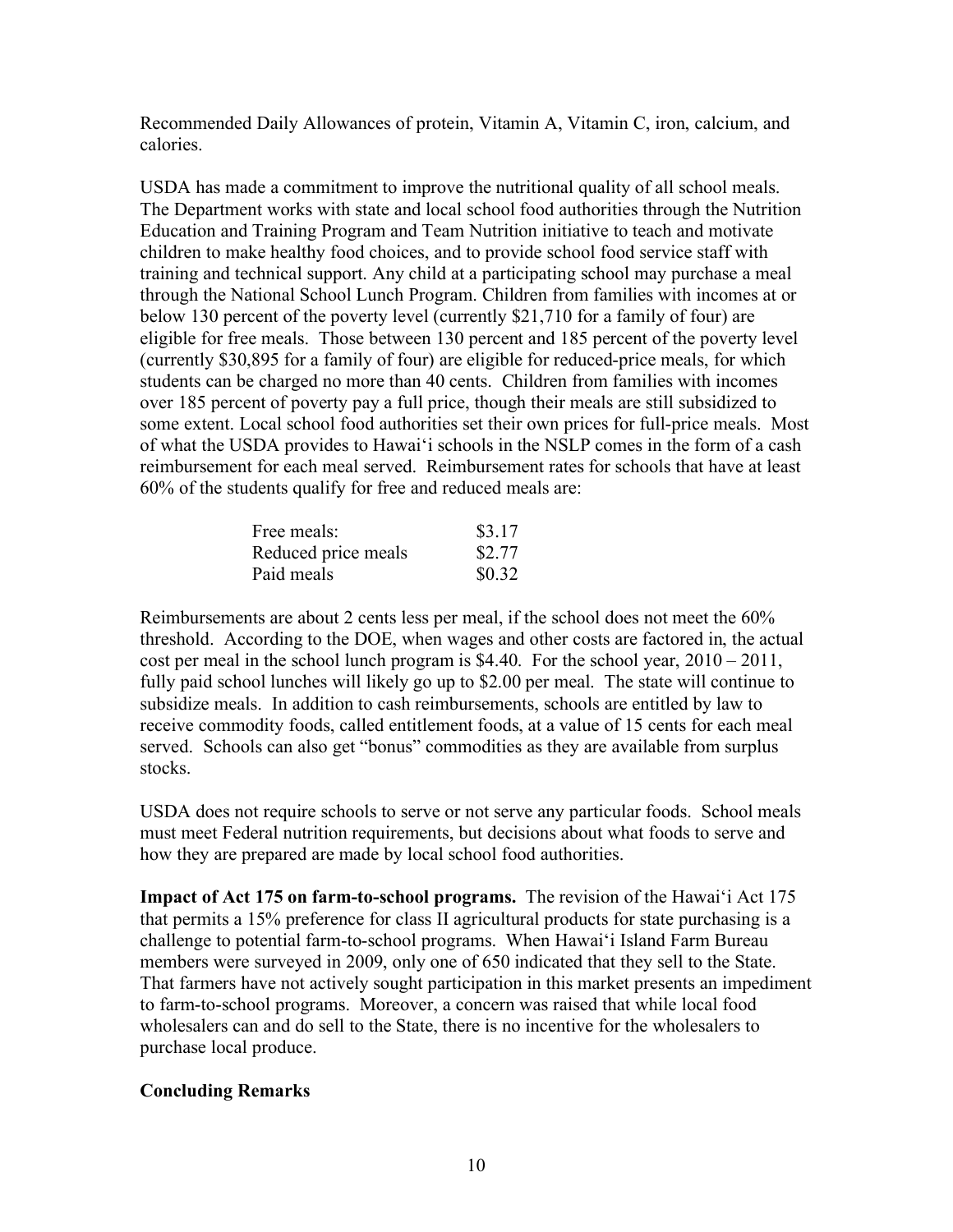While Farm-to-School programs are a "Win-Win" for improving the nutrition and health of local school children and by providing new markets for local farmers, the structural impediments cluster around three central concerns: **costs** (i.e., schools are under budgetary strictures to provide meals to children at a reasonable cost; the potentially higher costs involved in growing local produce and the competition from large mainland produce sellers represent a challenge to the DOE). The second impediment is **procurement** (i.e., the centralized school system, the greater ease and preference of purchasing from a few vendors maximizes the efficiency of ordering and delivery). The third impediment is **supply** (i.e., farmers need to provide sufficient volumes of product consistently over the school year in ready-to-use form; many Hawai'i farmers do not consider growing for the school food service market. It begs the question whether farmers have been actively recruited to serve this market. A peripheral concern is that, while not required by regulation, more farmers need to be food-safety GAP certified to provide assurance to purchasers of the product. This provides additional cost to farmers of about \$250/year for the audit. In spite of changes in Act 175, some farmers do not necessarily see the incentive to grow for this market, but the opportunity has not been widely promulgated.

#### **Opportunities for Change**

**Decentralize DOE Food Services -** to provide opportunities for individual school complexes or communities to work with farmers in their local community. This would allow local farmers to work closely with local area schools and build relationships. This could expand beyond food service procurement through farm tours, field trips and addition of curricular materials.

**Encourage cooperation among farmers** growing for this market through tax incentives, preferences or to form local cooperatives or through centralized gathering and processing facilities. Take the burden off the school cafeterias by funding centralized food processing facilities/certified kitchens to process produce for delivery to local schools.

Farm-to-School programs can **go beyond the lunchroom** – by incorporating local produce through providing healthy snacks or in the after school programs. Restrictions are not as onerous for these programs. Children are often hungry at times **other than the lunch period and that hunger renders them receptive to trying new or unaccustomed foods** and developing new healthy habits. The FFV snack programs, the after school programs can provide an opportunity to develop effective ways of incorporating local produce without the burden of dealing with the centralized food service system. This might create conflicts in using cafeterias or centralized facilities to prepare local produce. While "linking the land to the lunchroom" is laudable – it may not be feasible, given our state-wide centralized school system.

**Providing opportunities** for school gardens and mechanisms to recover costs provide important educational opportunities. Discussions need to be held on developing standards for school gardens, and support for development of curricular materials at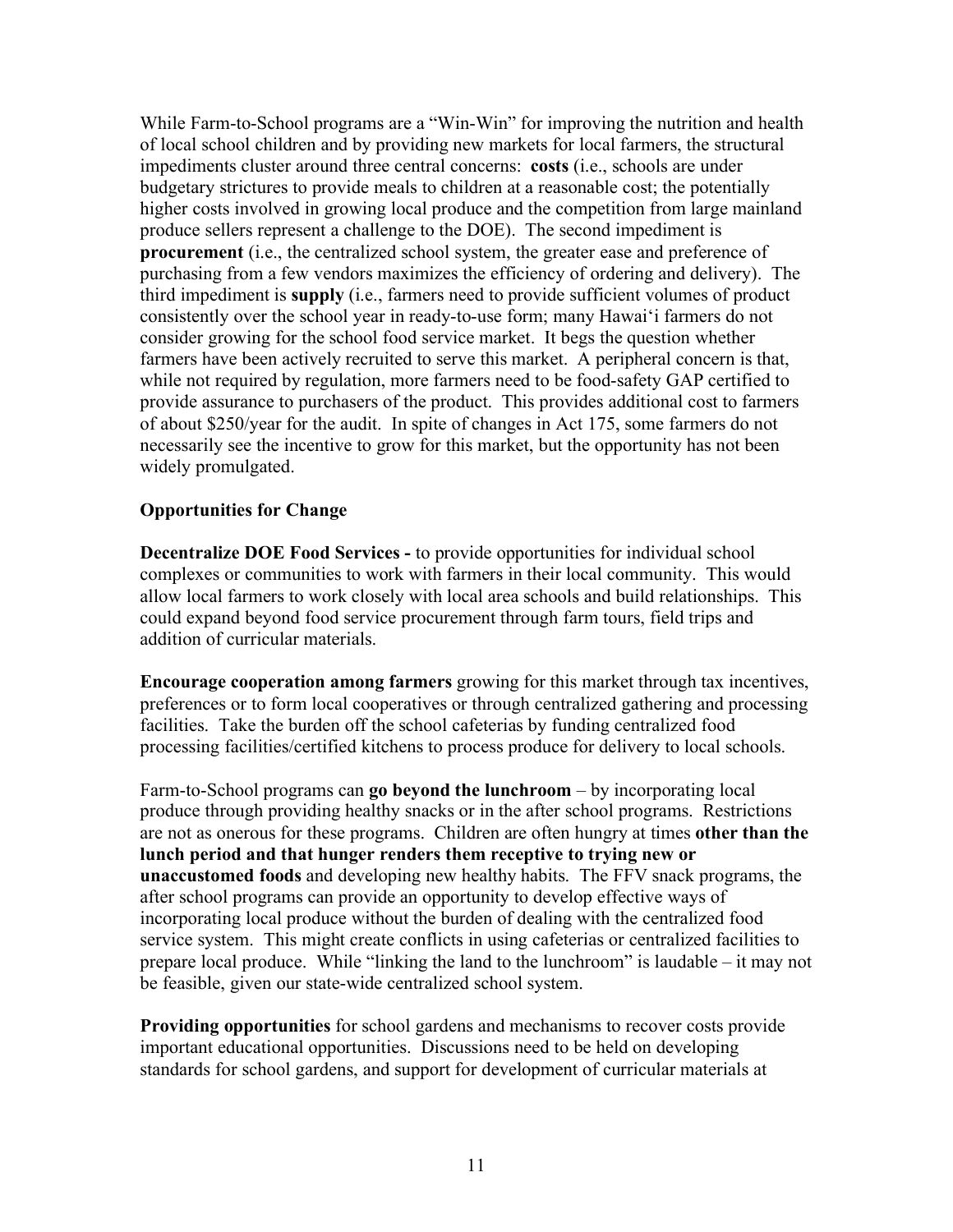appropriate grade levels that would incorporate farm-to-school programs as part of the curriculum.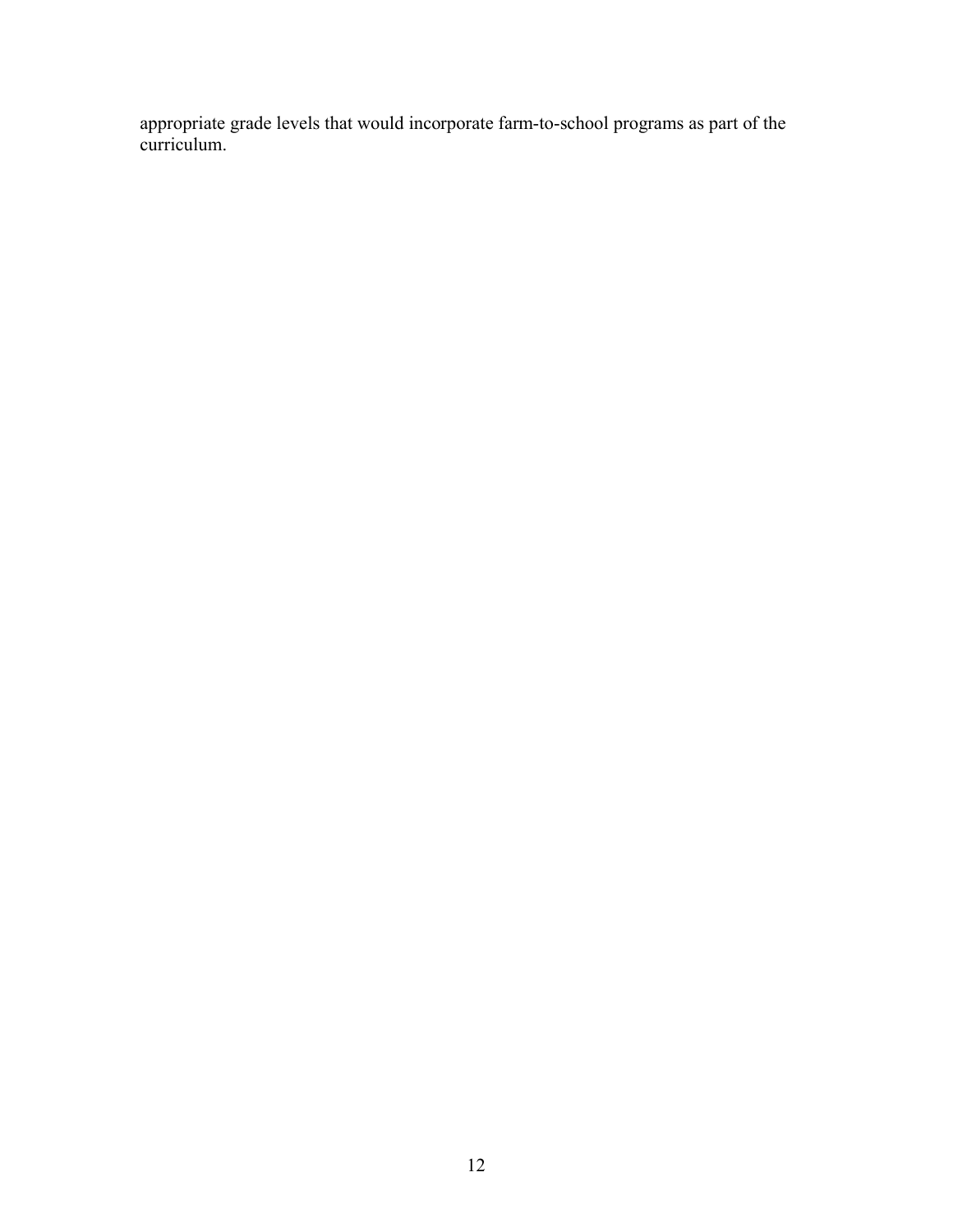#### **References**

 1 National Survey of Children's Health (2007), available http://nschdata.org/DataQuery/DataQueryResults.aspx <sup>2</sup> American Dietetics Association (2003), Position of the American Dietetic Association, Society for Nutrition Education, and American School Food Service Association— Nutrition services: An essential component of comprehensive school health programs. J. Am. Diet. Assoc. 103:505-514. available, http://www.eatright.org/About/Content.aspx?id=8372&terms=Nutrition+Services+in+Sc hool  $3\overline{H}$ awai'i State Office of Planning (2003), Food Security Task Force, available: http://Hawai'i.gov/dbedt/main/about/annual/2003-sfstf.pdf  $4 \text{ USDA National Agricultural Statistics Service } (2007)$ , Census of Agriculture – Hawai'i., available, http://www.agcensus.usda.gov/Publications/2007/Full\_Report/Volume\_1,\_Chapter\_1\_St ate\_Level/Hawai'i/st15\_1\_001\_001.pdf  $5 \overline{U}$ .S.D.A. Food and Nutrition Service (2005) "Eat Smart – Farm Fresh!" A Guide to Buying and Serving Locally-Grown Produce in School Meals". Available: http://www.fns.usda.gov/cnd/Guidance/Farm-to-School-Guidance\_12-19-2005.pdf  $\overline{6}$  Hawai'i Department of Education (2009) State of Hawai'i Wellness Guidelines. Available: http://doe.k12.hi.us/foodservice/toolkit/wellnessguidelines.pdf <sup>7</sup> Newman, C., J. Guthrie, L. Mancino, K. Ralston, and M. Musiker. (2009). Meeting Total Fat Requirements for School Lunches. USDA Economic Research Service. Available: http://www.ers.usda.gov/Publications/ERR87/ERR87.pdf <sup>8</sup> Ralston, K., C. Newman, A. Clauson, J. Guthrie, and J. Buzby. 2008. The National School Lunch Program: Background, Trends and Issues. USDA Economic Research Service. Available: http://www.ers.usda.gov/Publications/ERR61/ERR61.pdf <sup>9</sup> Cullen, K., K. Watson, and I. Zakeri. (2007) Middle School Student Lunch Consumption: Impact of National School Lunch Program Meal and Competitive Foods. USDA Economic Research Service. Available: http://ddr.nal.usda.gov/dspace/bitstream/10113/32854/1/CAT31012239.pdf  $10$  Ralston, K., J. Buzby and J. Guthrie. (2003). A Healthy School Meal Environment. USDA Economic Research Service. FANRR 34-5. Available: http://www.ers.usda.gov/publications/fanrr34/fanrr34-5/fanrr34-5.pdf  $11$  Mascarenhas, M. M. Haase, and R. Gottlieb. 2002. Los Angeles Fresh Food Access and Nutrition Education Project. Center for Food and Justice, Urban and Environmental Policy Institute, Occidental College. Available: http://departments.oxy.edu/uepi/cfj/publications/CFJ%20NN%204%20Yr%20Report%20 FULL.pdf Vallianatos, M., R. Gottlieb, and M.A. Haase Farm-to-school: Strategies for Urban Health, Combating Sprawl and Establishing a Community Food Systems Approach," J. Planning Ed. Res. 23:414-423. Available: http://jpe.sagepub.com/cgi/content/abstract/23/4/414<br><sup>12</sup> Vallianatos, M., R. Gottlieb, and M.A. Haase Farm-to-school: Strategies for Urban Health, Combating Sprawl and Establishing a Community Food Systems Approach," J. Planning Ed. Res. 23:414-423. Available: http://jpe.sagepub.com/cgi/content/abstract/23/4/414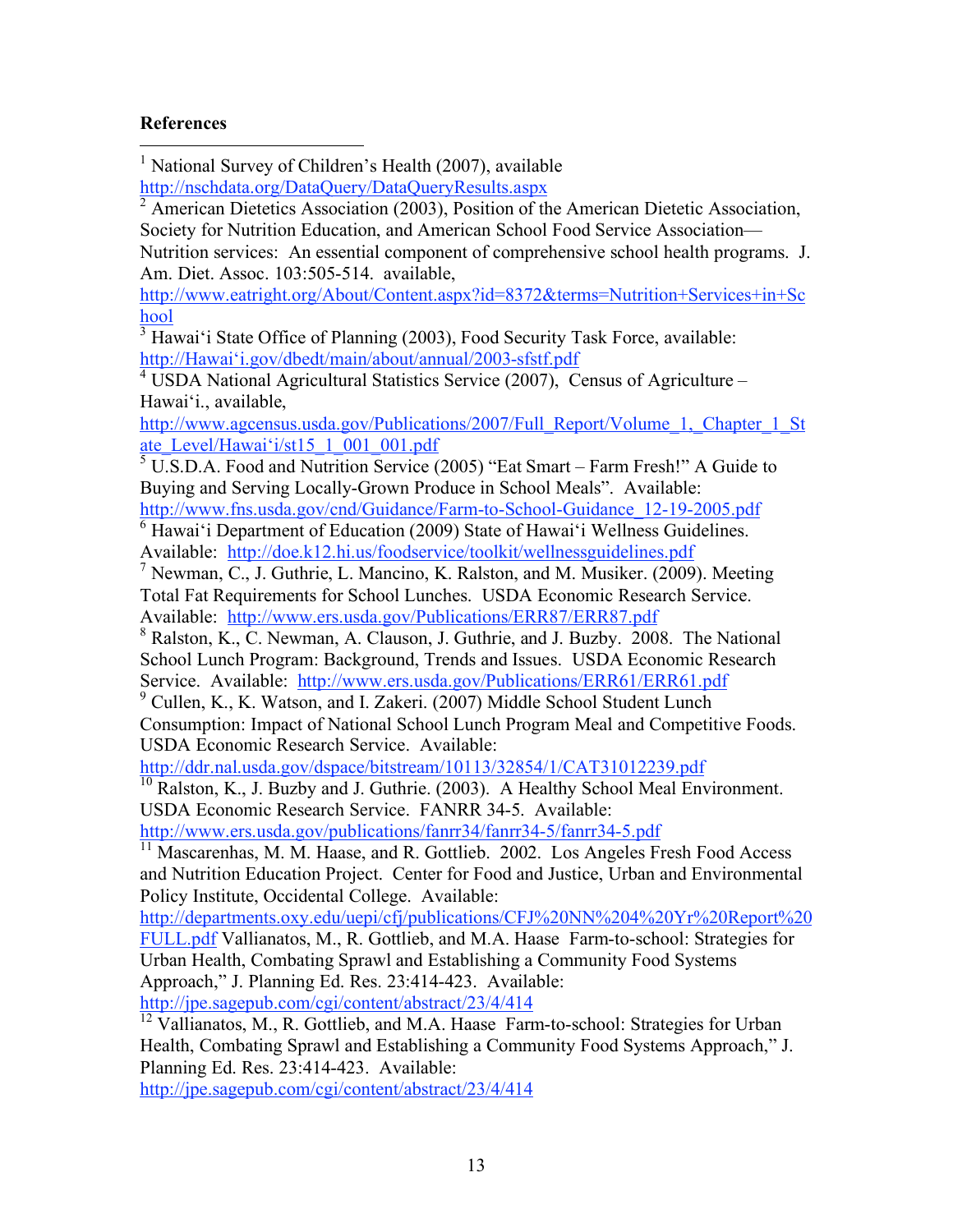<sup>13</sup> Ohmart, J. and G Feenstra. 2004. "Plate tectonics": Do farm-to-school program shift student diets. UC-Davis Sustainable Agriculture Research and Education Program 16(3). Available: http://www.sarep.ucdavis.edu/newsltr/v16n3/sa-1.htm

 $14$  Gottlieb, R. and M. Mascarenhas. 2000. The Farmers Market Salad Bar: Assessing the First Three Years of the Santa Monica-Malibu United School District Program. Center for Food and Justice, Urban and Environmental Policy Institute, Occidental College: Available:

http://departments.oxy.edu/uepi/cfj/publications/SantaMonicaSaladBarsReport.pdf <sup>15</sup> Slusser, W., C. Neumann, and L. Lange. 2002. How to Develop a Salad Bar for School Lunch Menu Program. School of Public Health, University of California, Los Angeles. Available: http://socialmarketing-

nutrition.ucdavis.edu/Downloads/SaladBarDev.PDF<br><sup>16</sup> Glenna Owens, Department of Education, personal communication, November 16, 2009.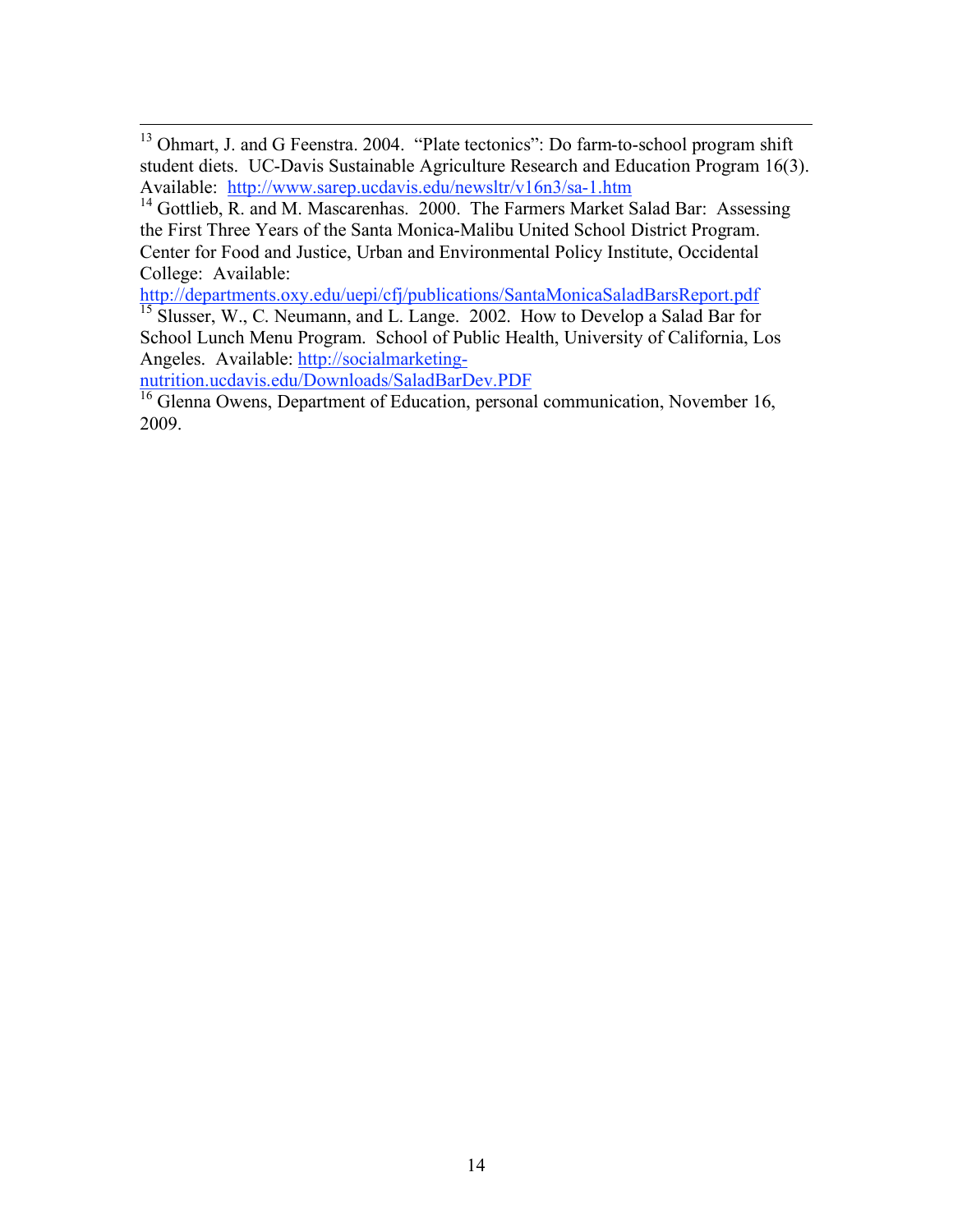**Appendix I:** Hawai'i Farm-to-School Feasibility Study Stakeholder Inputs

On November 16 and 23, 2009, stakeholders were invited to present stakeholder input on the feasibility of establishing a state-wide farm-to-school program. The meetings were held on the UH-Manoa campus with inputs from the neighbor islands received by Polycom (Maui and Hawai'i Island) and by conference call. A SWOT (strengths, weaknesses, opportunities, threats) analysis was conducted. The following are the comments provided in the stakeholder meetings.

#### **Strengths**

 $\overline{a}$ 

November 16, 2009

| Reducing oil consumption                                                   |
|----------------------------------------------------------------------------|
| reconnecting youth with culinary heritage and cultural heritage of Hawai'i |
| raises children's immunity                                                 |
| creates job opportunities                                                  |
| nutrition- teach youth where food comes from                               |
| sustainability- education venues and school gardens                        |
| revitalize local agriculture and economy                                   |
| minimize carbon footprint                                                  |
| keep money in state                                                        |
| build stronger community                                                   |
| food security                                                              |
| improve children's health                                                  |
| reduce waste                                                               |
| improve consciousness of relationship with land                            |
| fresh seasonal food                                                        |
| empower rural communities                                                  |
| creation of food distribution service                                      |
| preservation of Ag land                                                    |

#### November 23, 2009

| providing local, healthy options                            |
|-------------------------------------------------------------|
| high quality                                                |
| short distance makes fresh foods                            |
| exposing children to how food grows and tastes              |
| create connection between schools, children and agriculture |
| decrease in health costs                                    |
| very high interest among schools and families               |
| good timing and high profile issue currently                |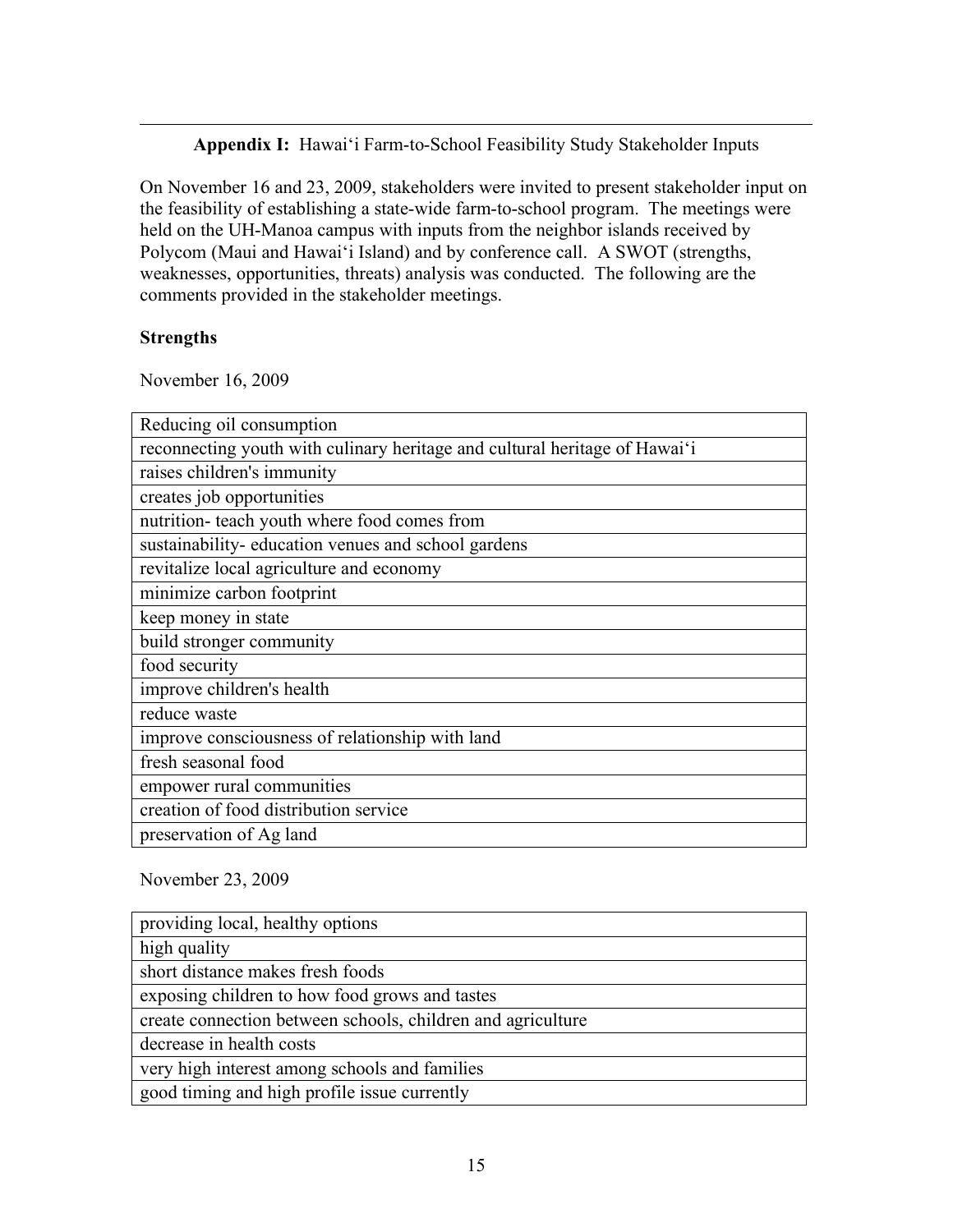| reduce introduction of invasive species if using local                        |
|-------------------------------------------------------------------------------|
| more palatable food for children                                              |
| physical activity from garden work by students                                |
| potential to enhance curriculum and recruit young farmers                     |
| reduced reliance on importation associated with negative environmental impact |
| (i.e., Carbon footprint)                                                      |
| food security for the state of HI                                             |
| improved nutritional status and security                                      |
| support environmentally responsible local farming                             |
| building relationships between farmers and community                          |
| year round growing and harvesting seasons                                     |
| willingness of farmers to grow to meet demand                                 |
| protect Hawai'i agricultural lands                                            |
| assurance to farmers that produce will be used                                |
| stimulates local economy by creating jobs, revenue, etc                       |
| reduce reliance on imported food                                              |
| creating revenue streams for local farmers                                    |
| children's pride in eating real food                                          |
| multi-ethnic eating patterns offers creativity                                |
| increase opportunities for self-reliance in at-risk communities               |
| opportunity to share multi-culturalism through foods                          |
| long growing season=year round food                                           |
| strengthening local economy                                                   |

## **Weaknesses**

November 16, 2009

| food safety issues both farm and cafeteria       |
|--------------------------------------------------|
| training to deal with food                       |
| note enough farms/farmers                        |
| Logistics                                        |
| understanding USDA procurement requirements      |
| lack of labor to process                         |
| preferred contracts                              |
| nutrition guidelines I.e. canned corn=fresh corn |
| lack of certified kitchens                       |
| increase labor costs                             |
| lack of processing facilities                    |
| farmland highly speculated for development       |
| weather conditions/natural disaster              |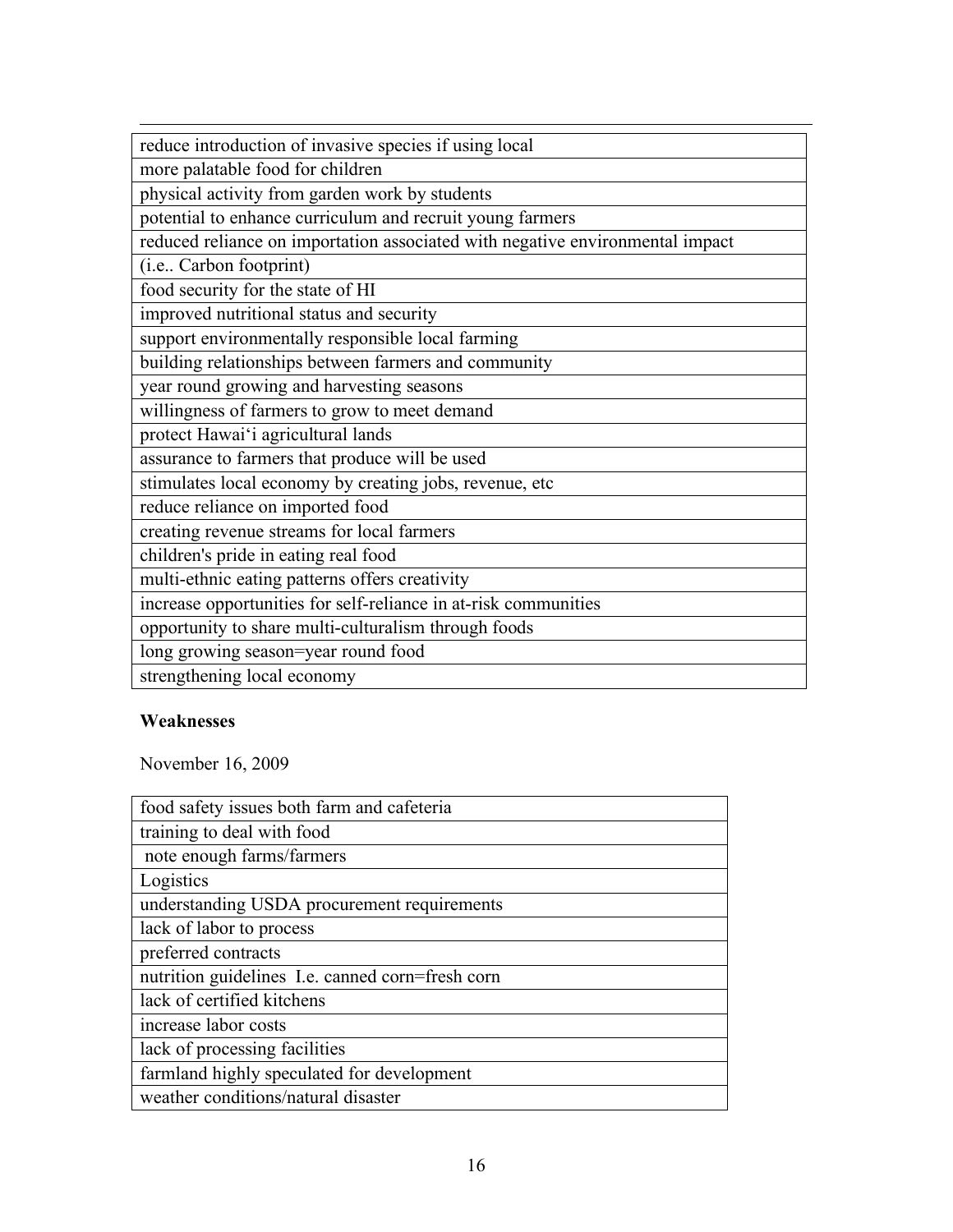| cost to middleman                                             |
|---------------------------------------------------------------|
| production harvest time and school in session                 |
| contamination soil and water                                  |
| equipment cost added                                          |
| lack of composting                                            |
| lack of infrastructure to meet demand                         |
| DOE institutional obstacles                                   |
| cost                                                          |
| lack of communication between farms and distribution services |
| vested interest in status quo                                 |
| children's familiarity with local food                        |
| lack of requirements to have certain foods in cafeteria       |
| labor issues with cafeteria staff                             |
| implement federal subsidy                                     |
| lack of long term leases                                      |

November 23, 2009

| food safety issues for in-school gardens/food systems                       |
|-----------------------------------------------------------------------------|
| centralized procurement of food products for school system and distribution |
| not enough funding from state and federal                                   |
| need for resources available to educators                                   |
| challenge of food processing centralization                                 |
| to make ready for consumption                                               |
| getting produce from farm to school- means to distribute                    |
| food safety in schools and on farms                                         |
| not enough food safety certified farms                                      |
| culinary training not required for DOE food service workers and supervisors |
| requirement of centralized menu planning                                    |
| not enough farmers                                                          |
| understanding procurement rules                                             |
| unionized work force                                                        |
| lack of parent support and education                                        |
| quality grade requirements (of food)                                        |
| school farms are time-consuming                                             |
| water source availability                                                   |
| designated Ag land                                                          |
| product availability list needs to be made                                  |
| lack of inter-island transport system                                       |
| attractive nuisance law-liability issues for school gardens                 |
| alignment of purchasing between schools and farms                           |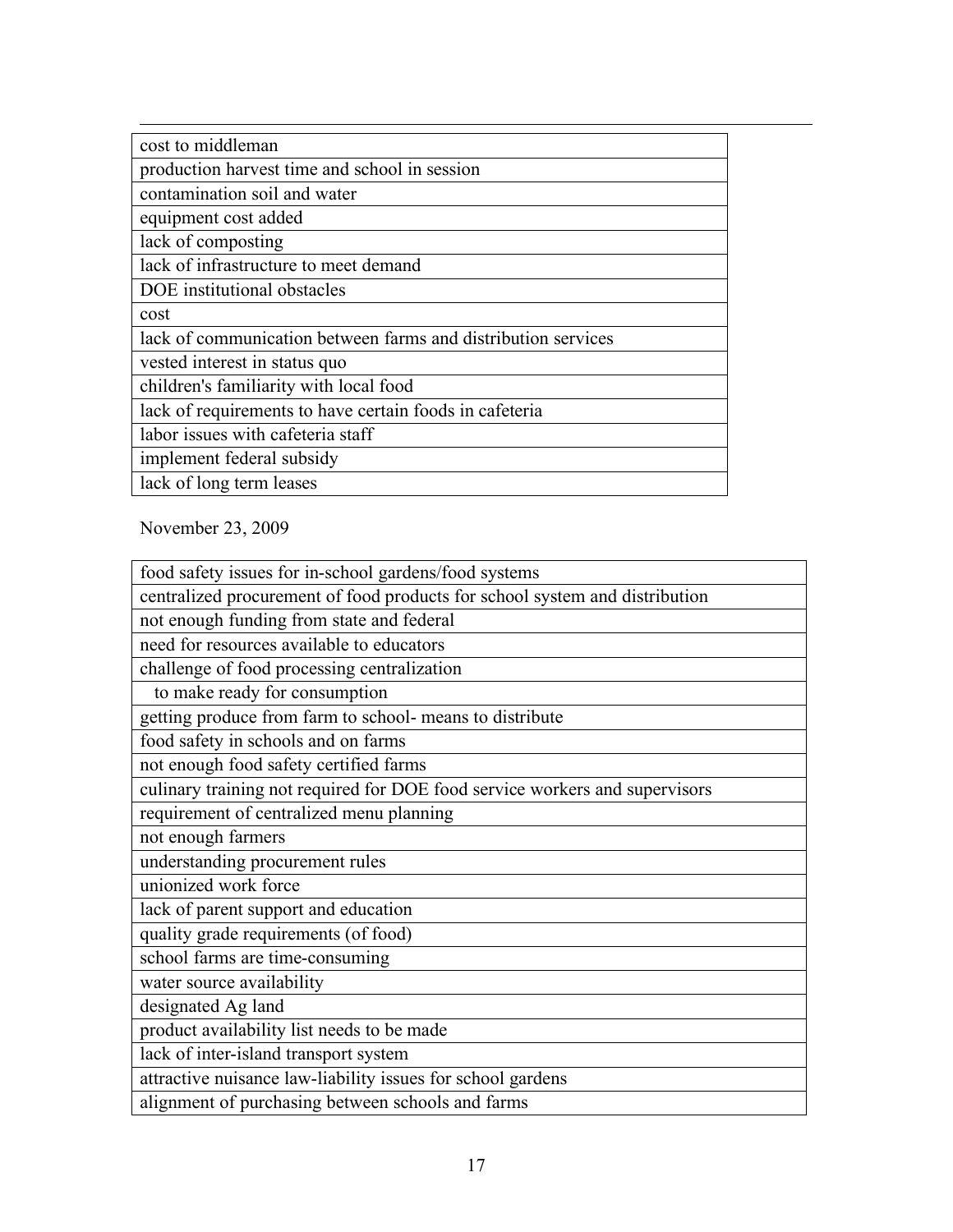lack of Hawai'i large scale F2S model

limited products at this time- cannot meet demands

adapting best practices

cafeterias not equipped

# **Opportunities**

 $\overline{a}$ 

November 16, 2009

| reduce waste of produce                                                                                 |
|---------------------------------------------------------------------------------------------------------|
| educate students on local food production and eating right                                              |
| lower future healthcare cost                                                                            |
| ground theory of food security in practice                                                              |
| increase preferences for fresh foods                                                                    |
| expand economy beyond tourism                                                                           |
| increase opportunities to learn outside classroom                                                       |
| increase opportunities for recent migrant community to eat traditional diets                            |
| reduce brain drain through job opportunities                                                            |
| conserve water                                                                                          |
| opportunity to fulfill goals of Hawai'i 2050                                                            |
| job creation and security for prison inmates                                                            |
| partner with USDA and know your farmer program grants                                                   |
| increase organic farming                                                                                |
| utilize existing organizations                                                                          |
| partner with national/international orgs                                                                |
| set example for US                                                                                      |
| creation of new farms w/ contractual agreement w/DOE                                                    |
| utilize fertile lands                                                                                   |
| increase students' ability to learn in classroom                                                        |
| increase in physical activities in school farms                                                         |
| trickle down of info to parents about nutrition and food growth                                         |
| work with youth to restore culture in agricultural                                                      |
| employment opportunities for displaced agricultural workers                                             |
| conserve more prime agricultural lands                                                                  |
| increase interest in students entering agricultural                                                     |
| increase support of families of wellness                                                                |
| encourage families to grow at home                                                                      |
| opportunity to start co-op                                                                              |
| opportunity for value added industries                                                                  |
|                                                                                                         |
| centralize place for leftovers to homeless and animals<br>to create holistic and interdependent economy |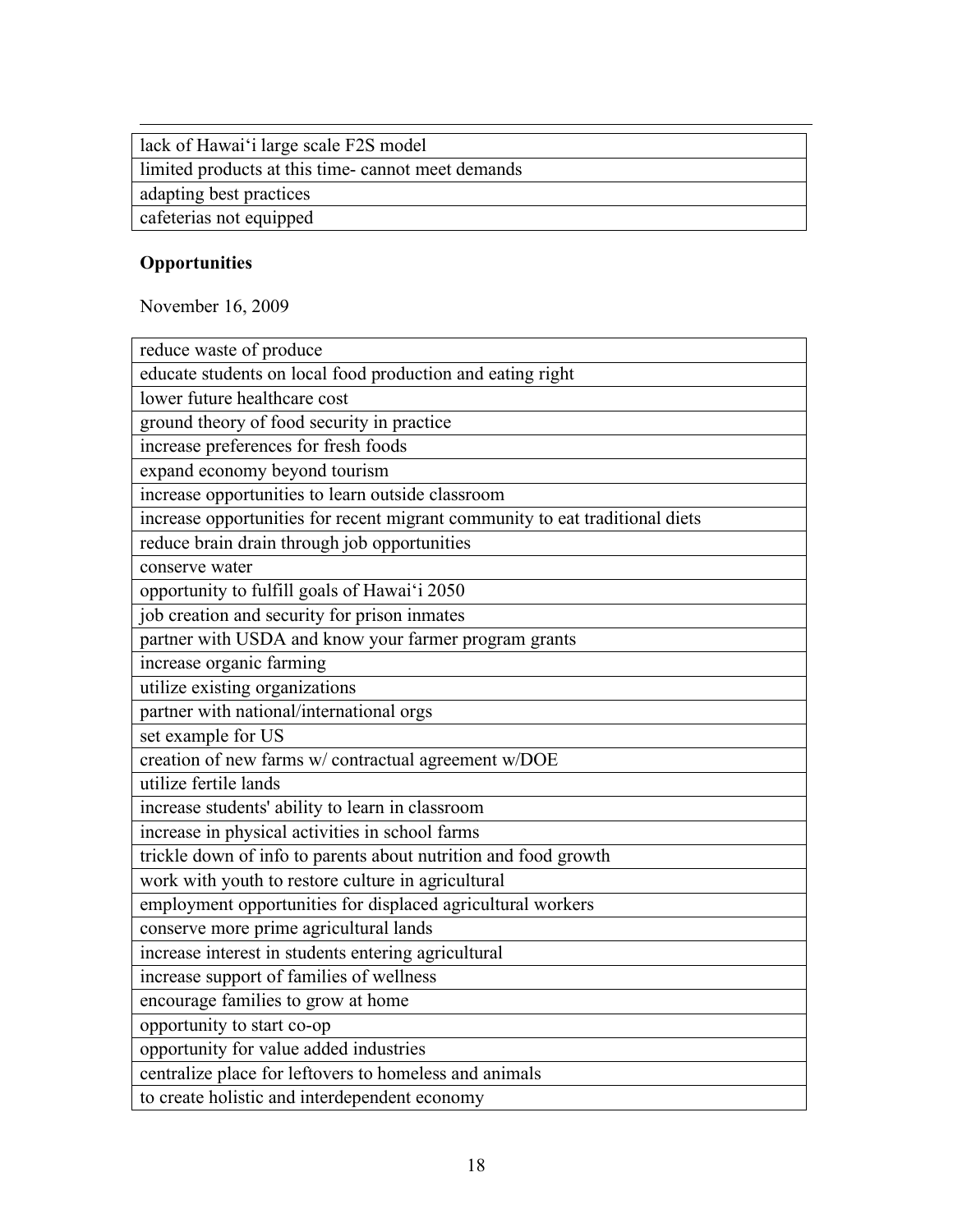| enhance food security for Hawai'i overall  |
|--------------------------------------------|
| train youth for agricultural job           |
| professional develop for cafeteria workers |
|                                            |

November 23, 2009

| mandating procurement percentage from local sources                               |
|-----------------------------------------------------------------------------------|
| Ag careers                                                                        |
| healthy children better learners                                                  |
| increase breakfast participation                                                  |
| increase test scores                                                              |
| dialog with other F2S programs nationwide                                         |
| allocation of funding to support F2S initiatives                                  |
| third party processing, purchasing and distributing entity                        |
| pilot phase-collaborations                                                        |
| more involvement of non-health professionals too                                  |
| ex. Economists to create a compelling case to support increase money needed       |
| means of communication between stakeholders across the islands                    |
| evaluate economic/health/ educational impact                                      |
| disseminate findings to stakeholders                                              |
| create training programs for food service personnel                               |
| education of consumers                                                            |
| increase child awareness of food systems via in-school gardens and other programs |
| integration of school gardens with academic programs and curriculum               |
| HI school nutrition help coordinate                                               |
| eliminating/recuing sugar from breakfast programs                                 |
| find equivalentshow our foods fit into nutritional requirement exchange programs  |
| USDA-know your farmer initiative                                                  |
| marketing and PR for being a model for mainland                                   |
| model develop to address intersession issues                                      |
| inclusion of low maintenance crops-citrus tree crops                              |
| direct link b/t farms and schools -fewer middlemen                                |
| public awareness of funding opportunities                                         |
| evaluation of school existing policies that will work now (loopholes)             |
| legislators introduce legislation to modify school lunch program procurements     |
| find weaknesses from other programs                                               |
| target other 47 school authorities (in state of HI)                               |
| good partnering b/t kids and farmers-like M'AO's-provide healthy educational      |
| opportunities                                                                     |
| look beyond fruits and vegetables to seafood, others?                             |
| private funding                                                                   |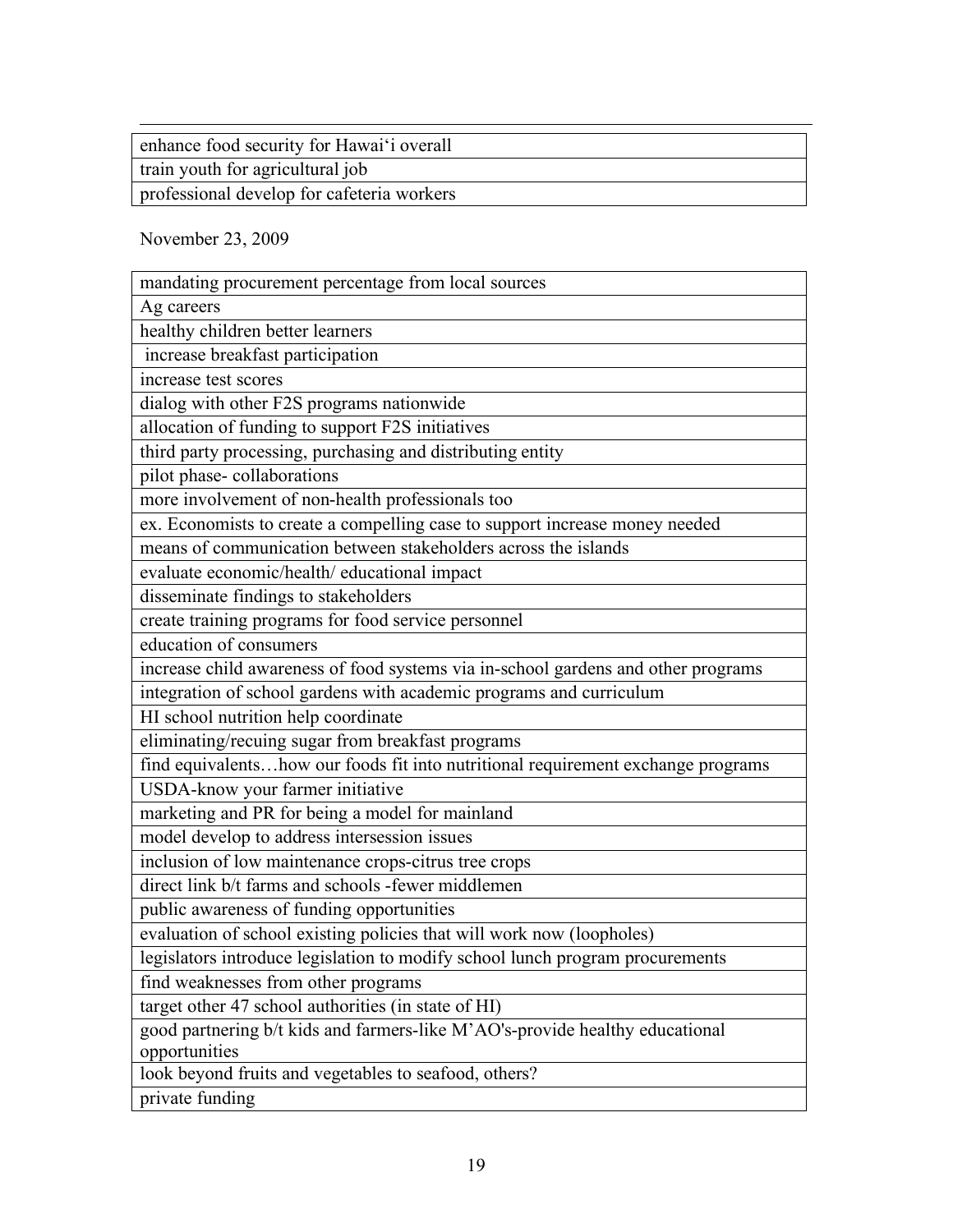| opportunity to educate farmers from school farm studies                    |
|----------------------------------------------------------------------------|
| make user-friendly                                                         |
| change school lunch environment                                            |
| farmers to food bank opportunities                                         |
| networking among all programs                                              |
| increase funding for cafeteria workers                                     |
| expand procurement from existing fresh fruit and vegetables                |
| healthier, happier children                                                |
| education of families                                                      |
| create coordinating group to establish connections b/t schools and farmers |
| for groups like Slow Food to get involved                                  |
| coalition of groups to address issues                                      |
| developing curriculum models and connecting to higher education            |
| math, science and technology                                               |

# **Threats**

November 16, 2009

| district size                                          |
|--------------------------------------------------------|
| pre-existing contractual obligation and labor concerns |
| increase runoff of pest. Herbicides                    |
| political will and organizational capacity             |
| lack of infrastructure                                 |
| moving too quickly                                     |
| students won't eat                                     |
| loss of USDA reimbursement due to inconsistency        |
| lack of supply/quality                                 |
| food service needs new training                        |
| DOD lose contracts                                     |
| increased energy costs                                 |
| lack of labor                                          |
| fear of change                                         |
| inadequate funding to do the job                       |
| students get sick                                      |
| supply can't meet demand                               |
| security of Ag land                                    |
| lack of cooperative                                    |
| disparity of access                                    |
| threats from shipping industry                         |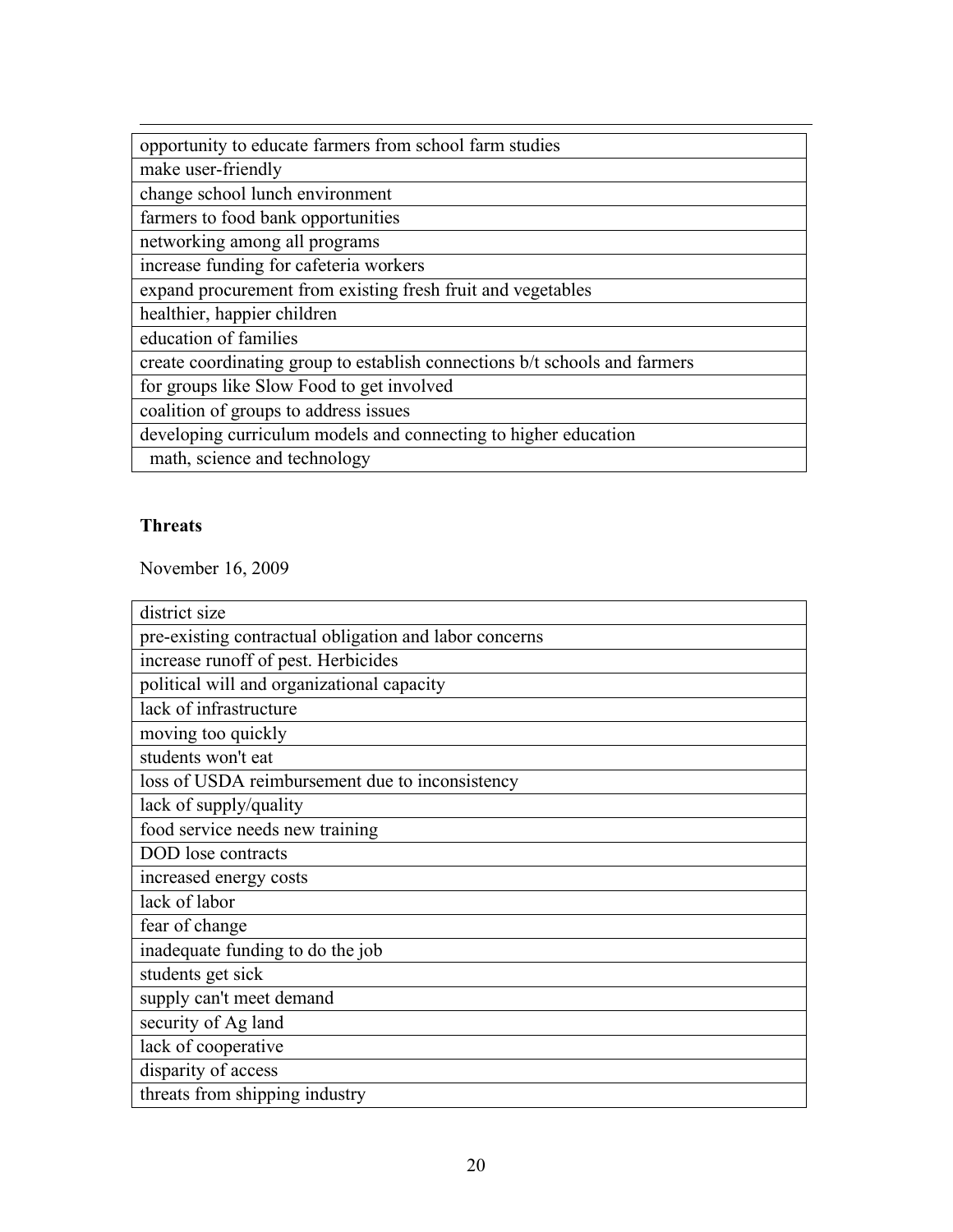| centralization of DOE might require system wide implementation vs. little at a time |
|-------------------------------------------------------------------------------------|
| poorly designed process to bring farmers                                            |
| threats from Ag industry of mainland                                                |
| competing financial priorities                                                      |
| working with existing school menu                                                   |
| lead time on crops                                                                  |
| resocialize to vegetables                                                           |
| price point of produce                                                              |
| lead time for organic farms                                                         |

November 23, 2009

| no-can-attitude                                                               |
|-------------------------------------------------------------------------------|
| not enough Ag land, water or talent                                           |
| resistance to change by cafeteria staff                                       |
| bureaucracy                                                                   |
| potential increase to families of school lunch costs                          |
| palatability, familiarity                                                     |
| actual participation in the program                                           |
| extremists deterring or distracting from the mission                          |
| market perceptions or will it be government run?                              |
| potential food borne illness                                                  |
| lack of funding from legislature                                              |
| fitting into federal guidelines-being unique                                  |
| impact on individual cafeteria staff workers                                  |
| perception that food grown in the ground is dirty                             |
| misinformation to legislators and publics                                     |
| not having a well-thought out and well-presented case for F2S                 |
| reverse food security (if we are self sufficient and natural disaster strikes |
| ensure stable quantity of food product based on local availability            |
| need for transition plan                                                      |
| can we start with part of meal                                                |
| food preparation training-safe handling                                       |
| reaction by current food system (importers)                                   |
| stretching existing food managers and staff 'thin'                            |
| children have little time to consume food in the cafeteria                    |
| ourselves- too many restrictions and regulations that scare supporters away   |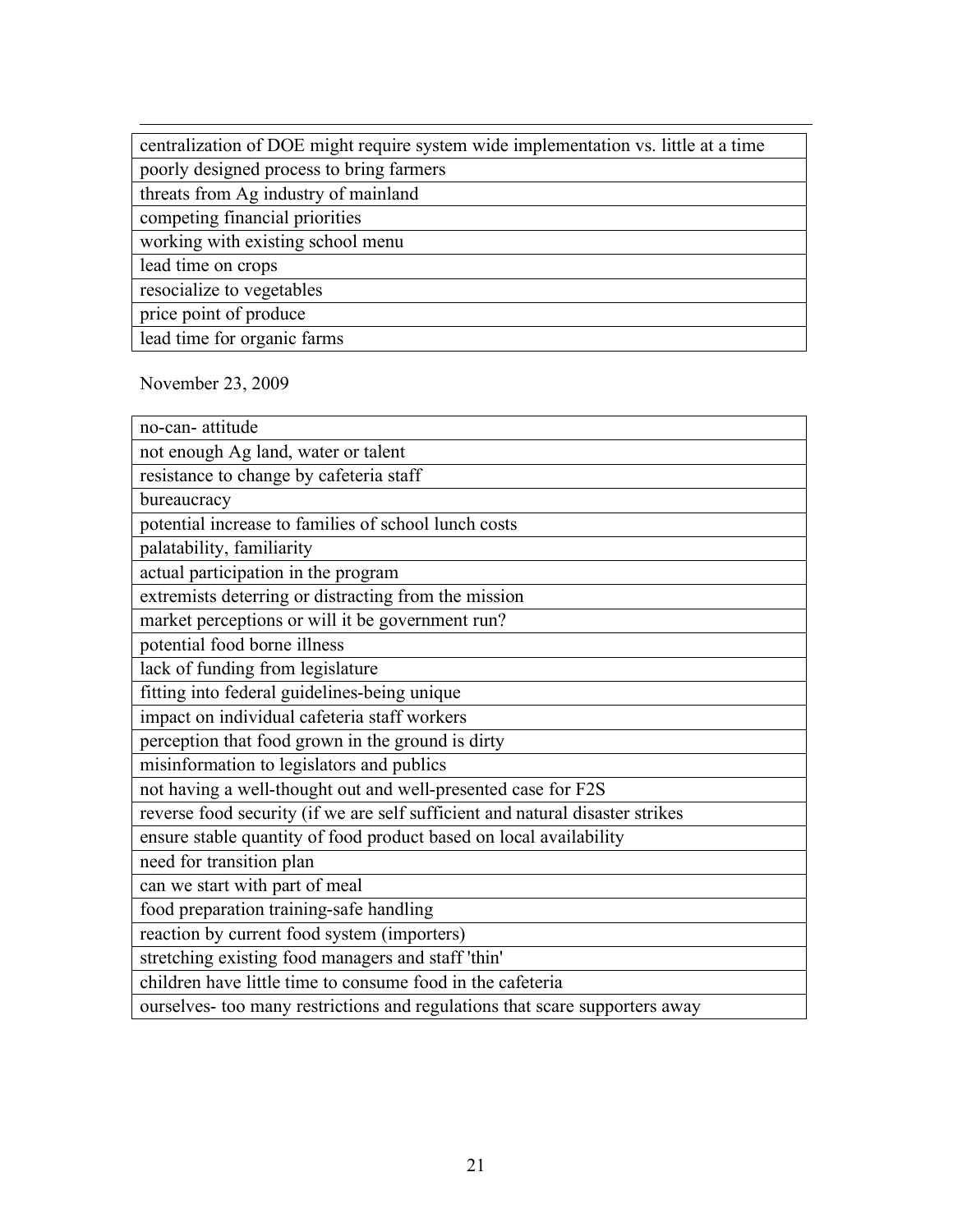#### **Appendix II.** Farm-to-School Programs Elsewhere

 $\overline{a}$ 

The following are brief summaries and resource information about other farm-to-school programs across the country.

**California:** Farm to School programs are popping up all across the state. These programs connect schools with local farms with the objectives of serving healthy meals in school cafeterias, improving student nutrition, providing health and nutrition education opportunities that will last a lifetime, and supporting California's farmers. http://www.cafarmtoschool.org/

Florida: The Florida "Farm to School" program is an initiative seeking to bring nutritious, fresh food from local farms to schools including K-12, colleges and universities. The Florida Department of Agriculture and Consumer Services will work with the schools and the growers to make sure each side is aware of mutual business opportunities available through this program. This web site is intended to provide information about: the availability of fresh Florida produce; the fruit and vegetable needs of schools; and contact information for both the schools and growers. http://www.florida-agriculture.com/farmtoschool/

**Georgia:** Working through Georgia Organics, the Atlanta School District obtains produce through its farm-to-school program. http://www.georgiaorganics.org/living/farm\_to\_school.php

**Idaho:** Idaho Farm-to-School. The State Department of Education, Child Nutrition Programs and the Idaho Department of Agriculture supports Farm to School Programs in the State of Idaho. Farm to School Programs are growing in Idaho, several schools throughout the state participate in this program. These programs connect schools with local farms with the objectives of serving healthy meals in school cafeterias, improving student nutrition, providing health and nutrition education opportunities that will last a lifetime, and supporting local small farmers.

http://www.sde.idaho.gov/site/cnp/nutritionResources/farmSchool.htm

**Iowa:** Iowa Farm-to-School Program. In 2007, Iowa lawmakers passed Farm-to-School legislation to establish a program that would link elementary, secondary, public and private schools with Iowa Farmers; provide schools with fresh and minimally processed Iowa grown food for inclusion in school meals and snacks, and to encourage children to develop healthy eating habits and provide them with hands-on learning opportunities such as farm visits, cooking demonstrations and school gardening and composting programs.

http://www.agriculture.state.ia.us/AgDiversification/farmToSchoolProgram.asp

**Louisiana:** New Orleans Food and Farm Network includes farm-to-school programs linking Louisiana farmers with New Orleans schools. http://www.noffn.org/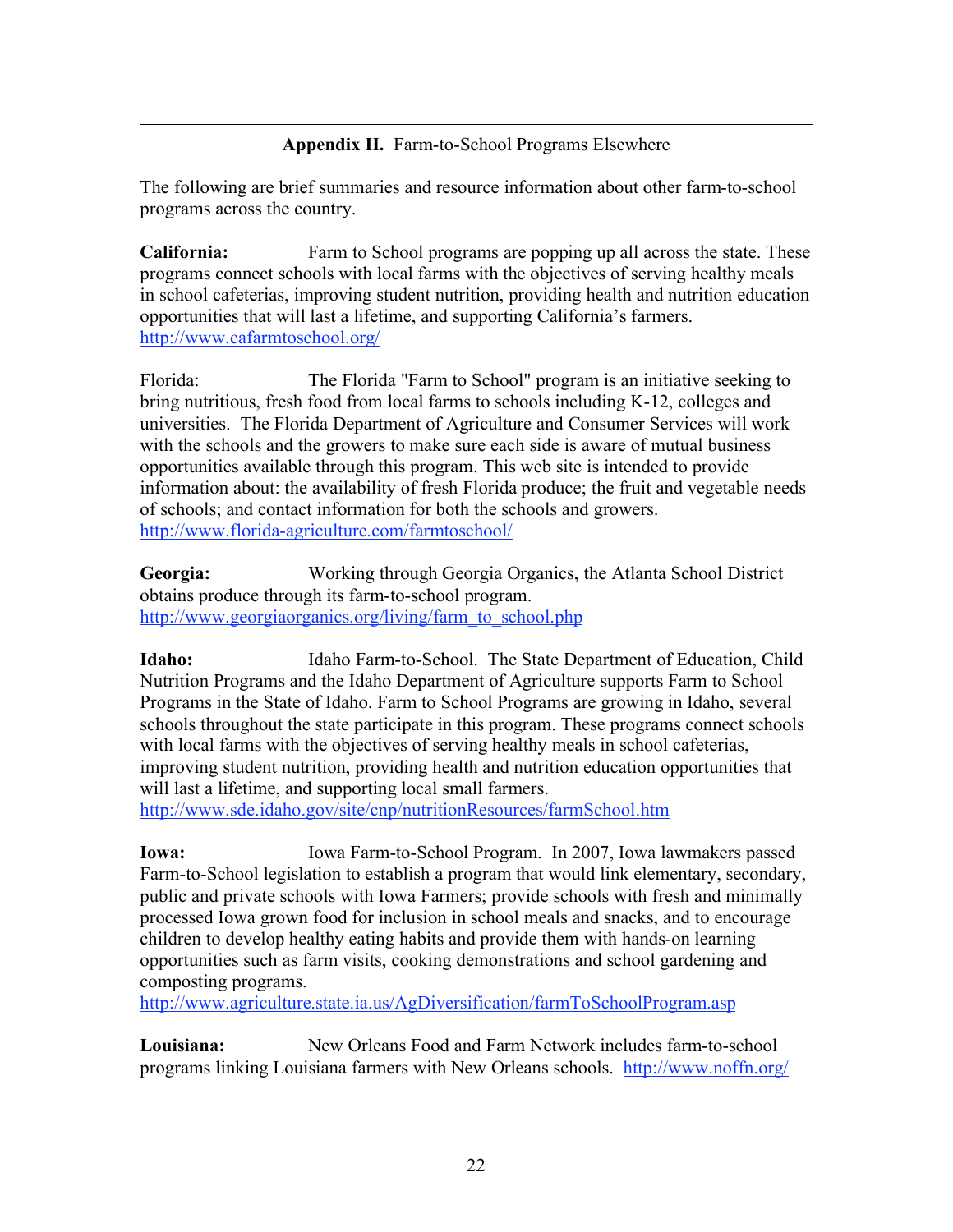$\overline{a}$ **Maryland:** A new program being developed by the Maryland Department of Agriculture and the Maryland State Board of Education will bring more Maryland-grown products to school lunches and help educate students about where their food comes, how it is produced, and the benefits of a healthy diet. The Jane Lawton Farm to School Program, so named in honor of the late Maryland House of Delegates member Jane Lawton of District 18, Montgomery County, was created during the 2008 Session of the Maryland General Assembly when *SB 158 Farm-to-School Program - Activities and Promotional Events*, sponsored by Senator Jamie Raskin, was signed into law by the Governor in May. In addition to facilitating the procurement of local Maryland produce for school menus, the bill also creates a Maryland Homegrown School Lunch Week to promote Maryland agriculture through school meal and classroom programs and interaction between students and local farmers.

http://www.mda.state.md.us/mdfarmtoschool/index.php

**Massachusetts:** From kindergarten to college, interest in serving locally grown foods in cafeterias is increasing in Massachusetts and throughout the northeast U.S. Feeding locally grown foods to students can be a good way for food service directors to improve the nutritional value and taste of school meals, while supporting the local economy. Selling local products to schools can be profitable for Massachusetts growers who are looking for a new way to connect with local consumers. http://www.mass.gov/agr/markets/Farm\_to\_school/index.htm

**Michigan:** "Farm to school" applies to a variety of initiatives in Michigan, including efforts to offer local foods in school cafeterias, school garden programs, fundraisers that take advantage of local products, farmer visits to school classrooms and cafeterias, and field trips to nearby farms. Michigan Farm to School is a portal for information and a venue for sharing ideas, tools, and resources to support these and other efforts to link schools with local agriculture in Michigan. http://www.mifarmtoschool.msu.edu/

**Minnesota:** Farm-to-School Minnesota Toolkit for Food Service: Getting food grown by farmers in your community onto your students' lunch trays. http://www.mnfarmtoschool.umn.edu/default.htm

**New Hampshire:** The NH Farm to School (NHFTS) Program is a project to connect NH farms and schools by integrating agricultural production, school food procurement and school curriculum. The vision of NHFTS is to develop a healthy, community-based, community-supported school food system. http://www.nhfarmtoschool.org/

**New Jersey:** To support farm to school efforts in New Jersey by facilitating communication and resource sharing, promoting new and existing programs, organizing educational events and by advocating for policy that increases healthy food in schools. http://www.njfarmtoschool.org/index.html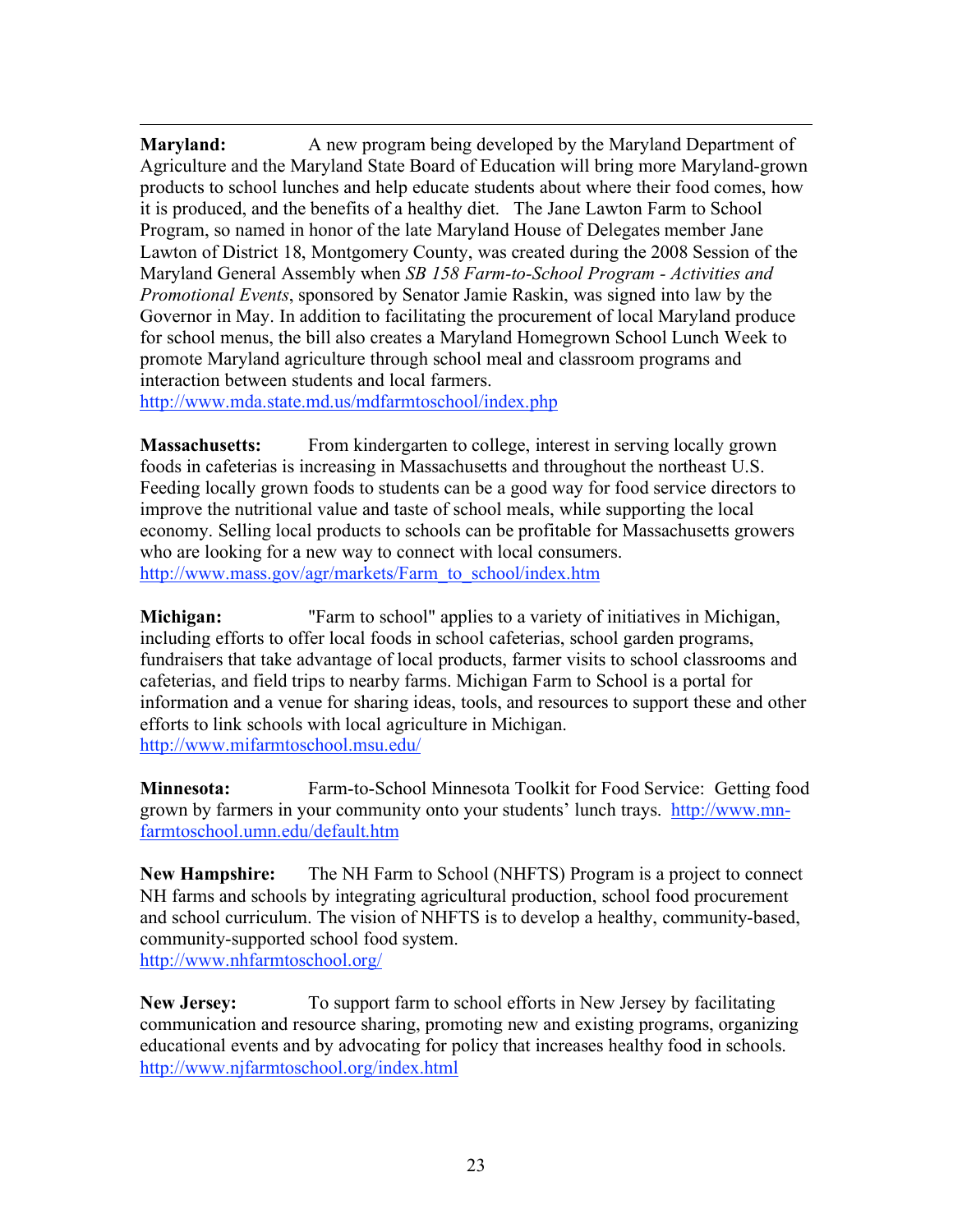$\overline{a}$ **New York:** In New York and Northeast, a 2007 Farm-to-School Tool Kit has been produced through Cornell University Cooperative Extension. http://farmtoschool.cce.cornell.edu/files/all/fts\_toolkit\_oct07\_print\_version\_new\_1.pdf

**Oklahoma:** Farm to School aims at getting Oklahoma-grown food on the cafeteria trays of school children. It encourages farmers to sell produce to schools and encourages schools to buy part of their fresh fruit and vegetable needs from Oklahoma farmers along with local healthy farm products. http://www.okfarmtoschool.com/index.htm

**Oregon:** Oregon Farm to School and School Garden Program. Why Farm to School and School Garden programs? These programs connect schools with local farms with the objectives of serving healthy meals in school cafeterias, improving student nutrition, providing health and nutrition education opportunities that will last a lifetime, and supporting local small farmers (from farmtoschool.org). How do school gardens fit in? School gardens are outdoor classrooms where children explore nature and grow their own food. Gardens provide an opportunity to integrate lessons in science, math, reading, environmental studies, nutrition, and health. Children who grow fruits and vegetables are more likely to eat those fruits and vegetables.

http://www.ode.state.or.us/search/page/?id=2648

**Rhode Island:** Rhode Island's Kids First program in the Department of Education incorporates farm-to-school programs. http://www.kidsfirstri.org/

**Vermont:** Vermont Feed works with schools and communities to raise awareness about healthy food, the role of Vermont farms and farmers, and good nutrition. We act as a catalyst for rebuilding healthy food systems, and to cultivate links between the classrooms, cafeterias, local farms, and communities. http://www.vtfeed.org/index.html

**Virginia:** The Farm-to-School Program is an initiative seeking to bring nutritious fresh food from local farms to schools including K-12, colleges and universities. Virginia schools currently spend more than \$6 million annually on fresh produce. The Farm-to-School Program in Virginia will open the door for more of those dollars to stay within the state and support Virginia farmers by promoting opportunities for schools, distributors and growers to work together to increase the volume of locally grown product served in school cafeterias and dining halls. http://www.vdacs.virginia.gov/marketing/farm.shtml

**Washington:** The WSDA Farm-to-School Program is dedicated to fostering relationships between schools and agricultural producers in Washington State. Our goal is to support expanding economic opportunities for farmers while educating students about the connections between food, farming, health, and the environment. The program provides information, inspiration, assistance, and policy solutions for those working to